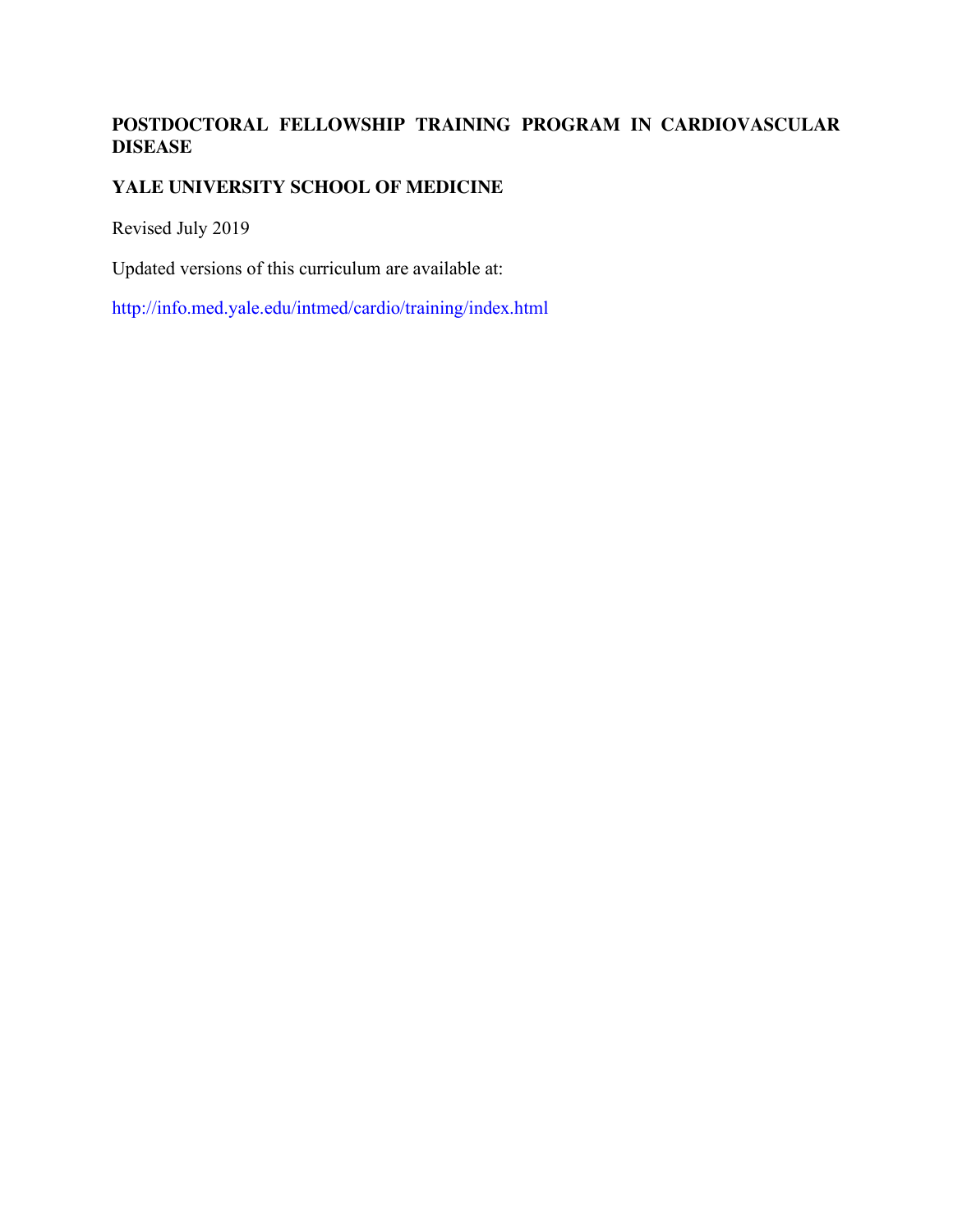#### **TABLE OF CONTENTS**

- **1. GOALS OF THE PROGRAM** 
	- **a. Objective**
	- **b. Program Overview**
- **2. CURRICULUM** 
	- **a. Clinical Experience Overview**
	- **b. Patient Populations**
	- **c. Introduction to Clinical Rotations**
	- **d. Duty Hours**
- **3. Inpatient Care**
	- **a. Overview**
	- **b. YNHH and VACT Consultative Services**
	- **c. YNHH Cardiac Care Unit (CCU)**
	- **d. YNHH Heart Failure/Transplantation Service**
- **4. Laboratory Based Experiences** 
	- **a. Cardiac Catheterization**
	- **b. Echocardiography**
	- **c. Nuclear Cardiology and Stress Testing**
	- **d. Advanced Cardiovascular Imaging Rotation**
	- **e. Electrophysiology and Pacemaker/ICD Follow-up**
	- **f. ECG Interpretation and Ambulatory Electrocardiography**
- **5. Ambulatory Experience**
- **6. Technical and Other Skills**
	- **a. Technical and Procedural Skill Requirements**
	- **b. Procedure Logs**
	- **c. Additional Procedural Opportunities**
	- **d. Additional Interpretive Opportunities**
- **7. Formal Instruction** 
	- **a. Basic Science**
	- **b. Prevention of Cardiovascular Disease**
	- **c. Evaluation and Management of Patients**
	- **d. Management of Cardiovascular Diseases**
	- **e. Diagnostic Techniques**
- **8. Clinical Case Conferences and Specialty Lectures**
- **9. Research Experience**
- **10. Advanced Fellowship Training**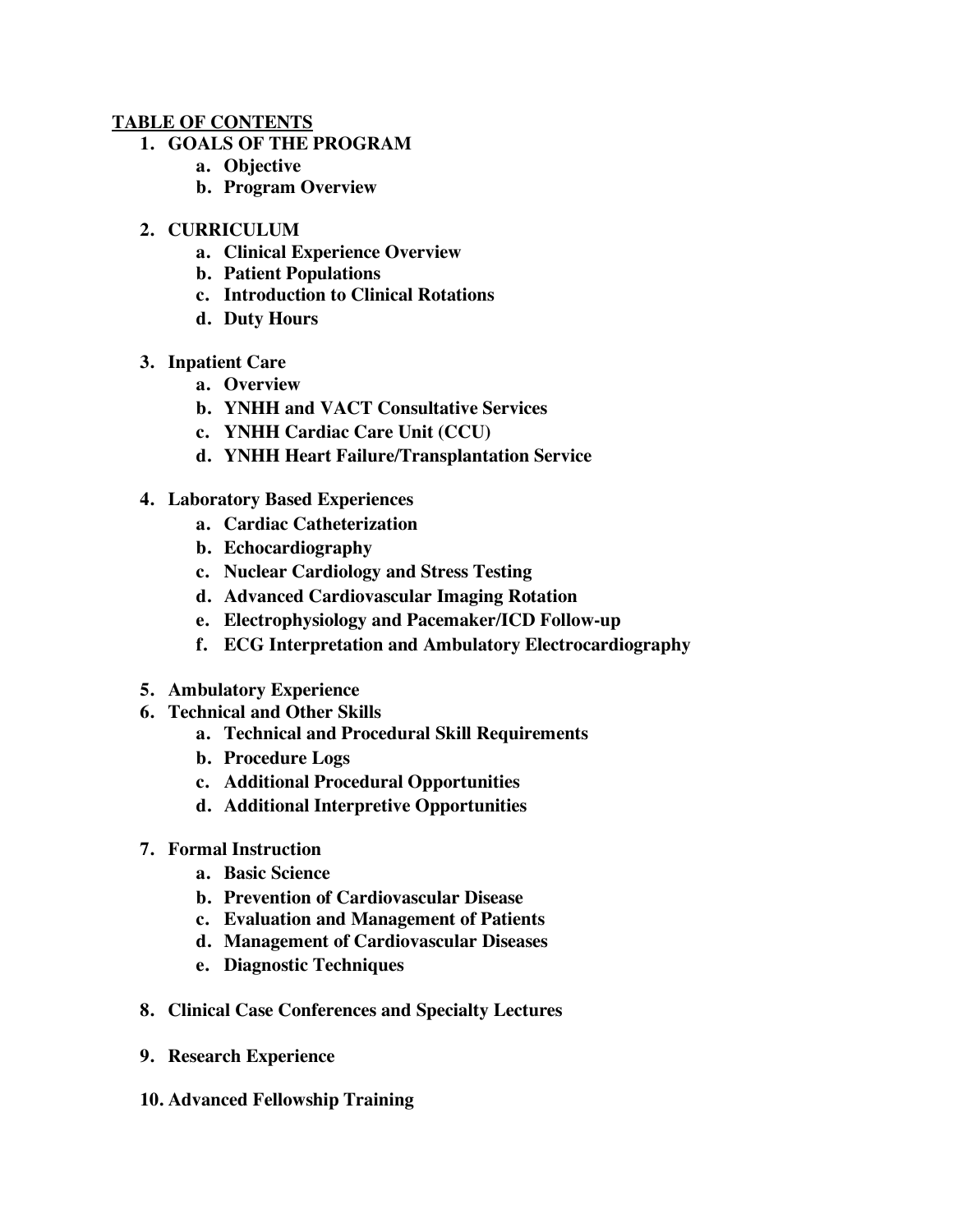- **a. Cardiac Imaging**
- **b. Heart Failure/Transplantation Advanced Fellowship Training**
- **c. Clinical Electrophysiology**
- **d. Interventional Cardiology**
- **e. Structural Interventions**
- **f. Peripheral Vascular Interventions**
- **g. Research**

#### **11. EVALUATION PROCESS**

- **a. Trainee Evaluation**
- **b. Feedback Advancement**
- **c. Training Summary**

### **12. FACULTY PARTICIPATION**

**a. Faculty Evaluations** 

#### **13. FACILITIES AND EQUIPMENT**

#### **14. APPENDICES**

- **a. Supervision of Fellows Policy**
- **b. Resident Duty Hours Policy (moonlighting policy)**
- **c. On Call Activities**
- **d. Moonlighting Policy**
- **e. Oversight**
- **f. University Policies**
- **g. Didactic Conference Matrix**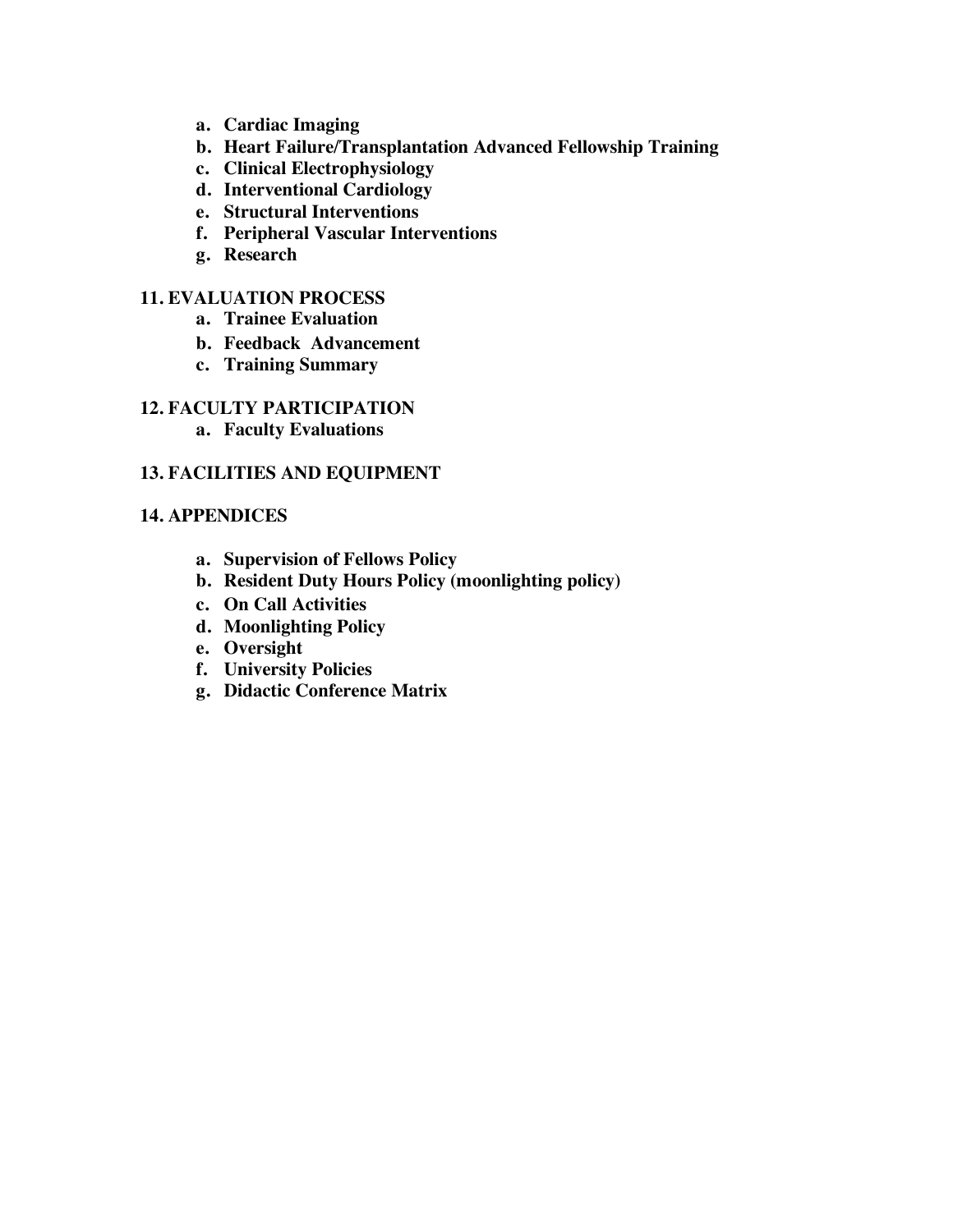## **1. GOALS OF THE PROGRAM**

# **1.A. Objective**

The primary objective of the Fellowship Training Program in Cardiovascular Disease is to provide an academically and clinically rigorous environment for the fellows to obtain the necessary skills to become an outstanding specialist in cardiovascular diseases and to optimize each fellow's opportunities for a career in academic cardiology. These skills include a deep fund of basic and clinical knowledge, procedural skills, clinical judgment, professionalism, interpersonal skills, critical evaluation of evidence, and research skills.

## **1.B. Program Overview**

The general cardiovascular medicine training program consists of a minimum of a three-year period of training. Core clinical training is completed in a minimum 24-month period of monthly rotations through the many aspects of clinical cardiology including consultative care, cardiac intensive care unit, congestive heart failure, cardiac imaging (echo, nuclear, CT/MRI), interventional cardiology, and electrophysiology. The third year is designed by the fellow and his or her mentor(s) as an individualized program for advanced training in one or more clinical areas and academic research training to prepare the trainee for his or her specific career. All fellows must complete a research project during the course of their fellowship. Select fellows may continue training beyond the core fellowship in many clinical and investigative areas, including the ACGME-sponsored fellowships of interventional cardiology, advanced heart failure and transplantation, and electrophysiology. Throughout three years of clinical training, fellows maintain continuity clinics within the Yale Medical Group and the VACT. Depending on the area of interest and individual fellow's performance, a fourth or fifth year of training may be offered.

The program follows the Guidelines for Training in Adult Cardiovascular Medicine Core Cardiology Training Symposium (COCATS 4) published by the AHA and ACC. These guidelines are available at www.acc.org, and copies are available in the Cardiovascular Medicine Fellowship Office.

# **2. CURRICULUM**

## **2.A. Clinical Experience Overview**

## **2.B. Patient Populations**

The program is designed to provide a high level of clinical training. Each rotation provides opportunity for the fellow in management of acutely and chronically ill patients, observation of and participation in therapeutic interventions, and teaching of medical students, residents, and colleagues.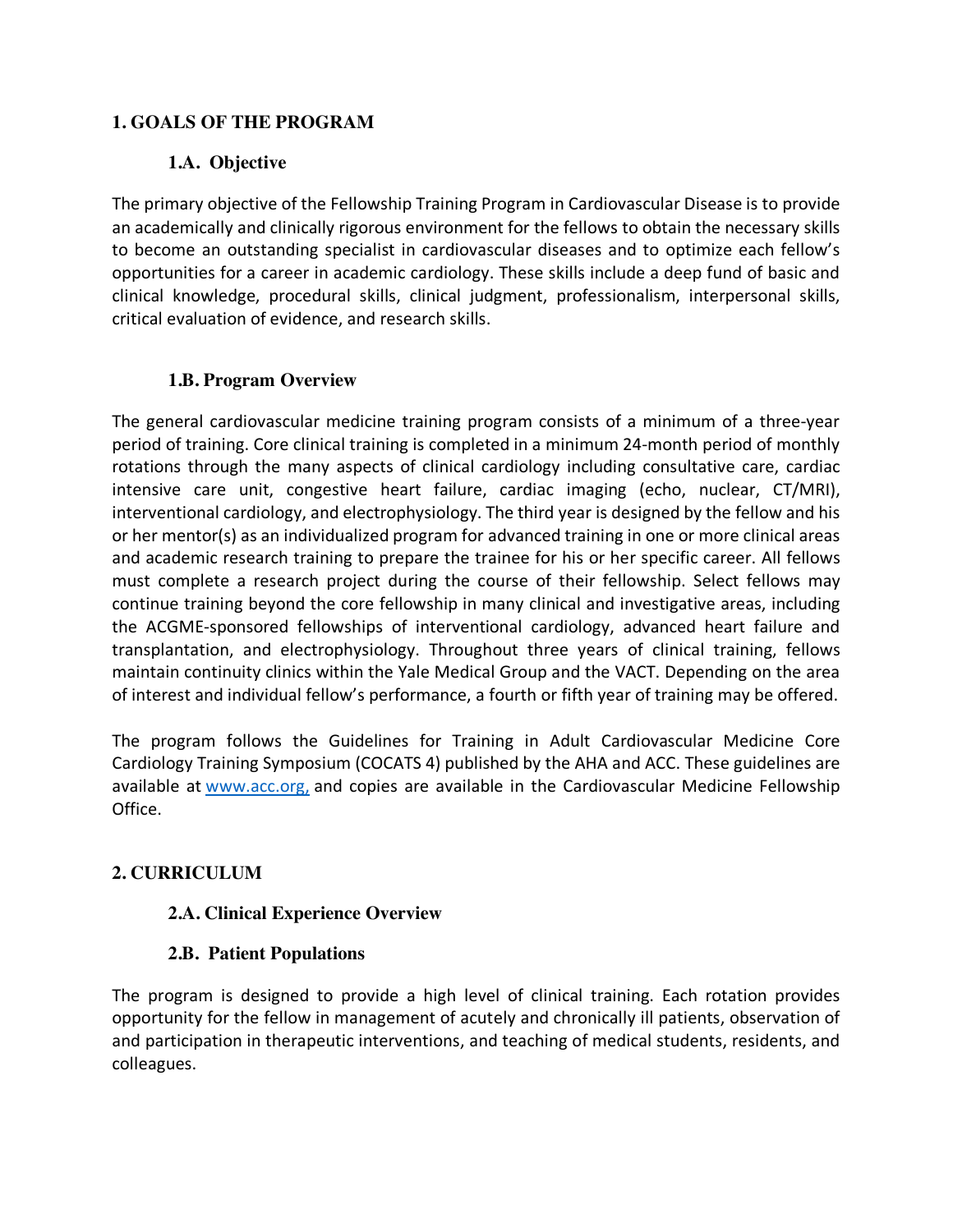Both hospitals function as primary and tertiary care institutions. YNHH serves as a primary care hospital for the greater New Haven area and as a tertiary/quaternary care center for southern New England. VACT is a primary care hospital for veterans in the state of Connecticut, and serves as a tertiary care center for the southern New England, Rhode Island and eastern New York areas.

The patients from these institutions represent a wide variety of both common and rare cardiovascular disorders and provide excellent exposure to all areas of cardiovascular medicine in a demographically diverse population.

# **2.C. Introduction to Clinical Rotations**

To facilitate transition into fellowship, all first year core fellows spend the first 2 months rotating through key clinical areas in order to gain exposure to all aspects of clinical cardiology at both sites.

# **2.D. Duty Hours**

The fellowship program is dedicated to complying with ACGME guidelines for duty hours. Each fellow will not spend more than 80 hours per week, on average, caring for patients during a fourweek rotation. Each fellow will average at least one weekend day (24 hours) per week free from clinical duties. Moonlighting activities at the institution will be monitored by the Program Directors for inclusion in the duty hour calculation. The *Duty Hours Policy* can be found at the back of the curriculum Appendix A, which includes the Moonlighting Policy*.* 

# **3. Inpatient Care**

# **3.A. Overview**

Within the 24 months of core clinical training, nine months are dedicated to clinical (nonlaboratory) responsibilities. These experiences include the YNHH (both YSC and SRC) and VACT Consult services (five to six months), the YNHH CCU service (two to three months), and the YNHH Heart Failure and Transplantation (one to two months).

These rotations comply with the ACGME requirements and ACC guidelines for the clinical core experience. Each rotation is structured in a similar fashion, with the fellow working under the direct supervision of a cardiology faculty member. In each rotation, the fellow is responsible for initially evaluating patients and formulating recommendations for treatment. This initial evaluation is then discussed with the attending, who makes the final evaluation and treatment recommendations. Medical residents and/or medical students may be present on any of these rotations as well.

The trainee is expected to provide comprehensive evaluation of the patient's cardiovascular illness in a prompt and concise manner, formulate a prioritized differential diagnosis, and outline the evaluation. The trainee should be able to enter a clear and legible document in the patient's record. The trainee should be able to communicate their evaluation in a clear and concise manner to the attending physician as well as to other members of the health care team. Interactions with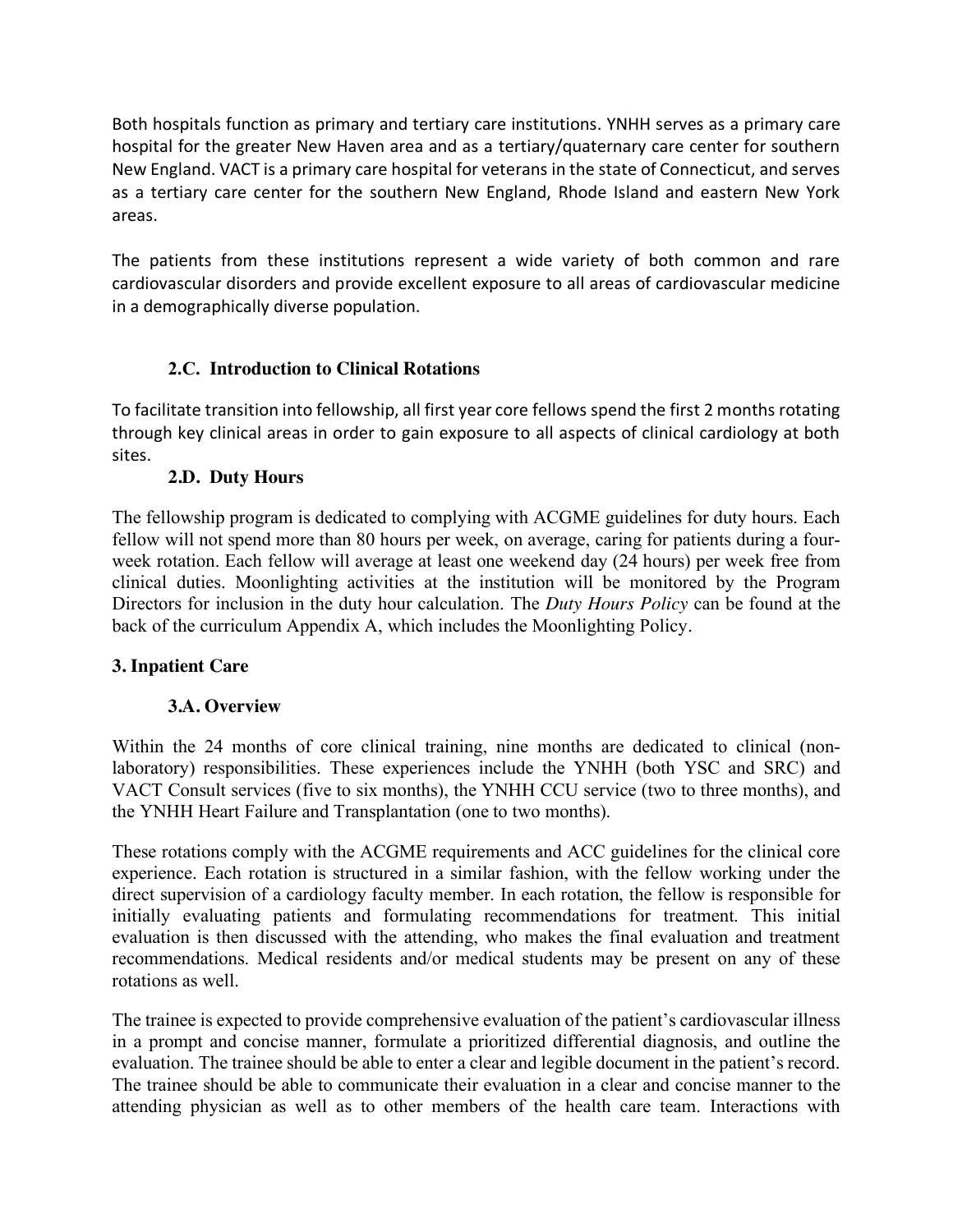colleagues and allied personnel should be conscientious, respectful, responsible, punctual and appropriate. The trainee must exhibit humanistic qualities when interacting with patients and their families and demonstrate integrity, respect and compassion.

## **3.B. YNHH and VACT Consultative Services**

These rotations provide exposure to a wide variety of clinical disorders in cardiology. The goal of this rotation is to expose the fellow to cardiology problems encountered in a tertiary care hospital, which includes complex cardiology problems which may arise on the medical service, as well as exposure to the cardiology problems which may arise in patients with surgical, gynecologic, and psychiatric illnesses, and in pregnancy. These rotations also provide in-depth exposure to patients undergoing cardiac surgery. Consultative services are provided for any clinical service at YNHH (both YSC and SRC), with the exception of pediatrics. The fellow has primary responsibility for all patients referred to the service, under the supervision of one faculty member dedicated to this rotation. When a medical resident or residents are assigned to this service, the resident assists the fellow and will participate in the management for a subgroup of patients on the service. The fellow will supervise the medical resident in this capacity. The attending will make rounds daily with all members of the consult team (fellow, medical residents, and students). Thus, during this rotation, the cardiology fellow is expected to acquire skills related to the clinical management of complex cardiology problems, as well as to develop supervisory and teaching skills. The Consult fellow is expected to make rounds daily on weekdays, and on one day during the weekend at their assigned hospital.

# **3.C. YNHH Cardiac Intensive Care Unit (CICU)**

This rotation provides exposure to critically ill cardiac patients. The goals of this rotation are to develop skills related to the care of acutely and critically ill patients, including hemodynamic monitoring, hemodynamic support, and ventilator management. The fellow is responsible for supervising the house staff team in the management of all CCU patients. The fellow is primarily responsible for those patients admitted to the CCU who are under the care of the CCU attending. The fellow assists with the management of patients under the care of full-time Yale faculty and private cardiologists in the CCU. The fellow is also responsible for coordinating care of patients who undergo primary coronary interventions for acute myocardial infarction, from the point of the emergency department, to post-procedure care (with the interventional team). A dedicated CCU attending will oversee all aspects of the fellow's duties, will make daily rounds with the fellow and housestaff team, and will be available for any questions. Teaching rounds are held at least 3 times per week with all members of the CCU team.

## **3.D YNHH Heart Failure and Transplantation**

The goal of this rotation is for the fellow to acquire an understanding of the physiology and management of patients with heart failure and participate in the evaluation and management of patients referred for cardiac transplantation and assist devices. Training will include both the inpatient and out-patient settings, under the direct supervision of the attending on the heart failure/transplant service. The fellow will acquire the skills for proficiency in management of acute and chronic heart failure, inotropic and mechanical support, right heart catheterization (bedside and in the catheterization laboratory), cardiopulmonary stress testing, and right ventricular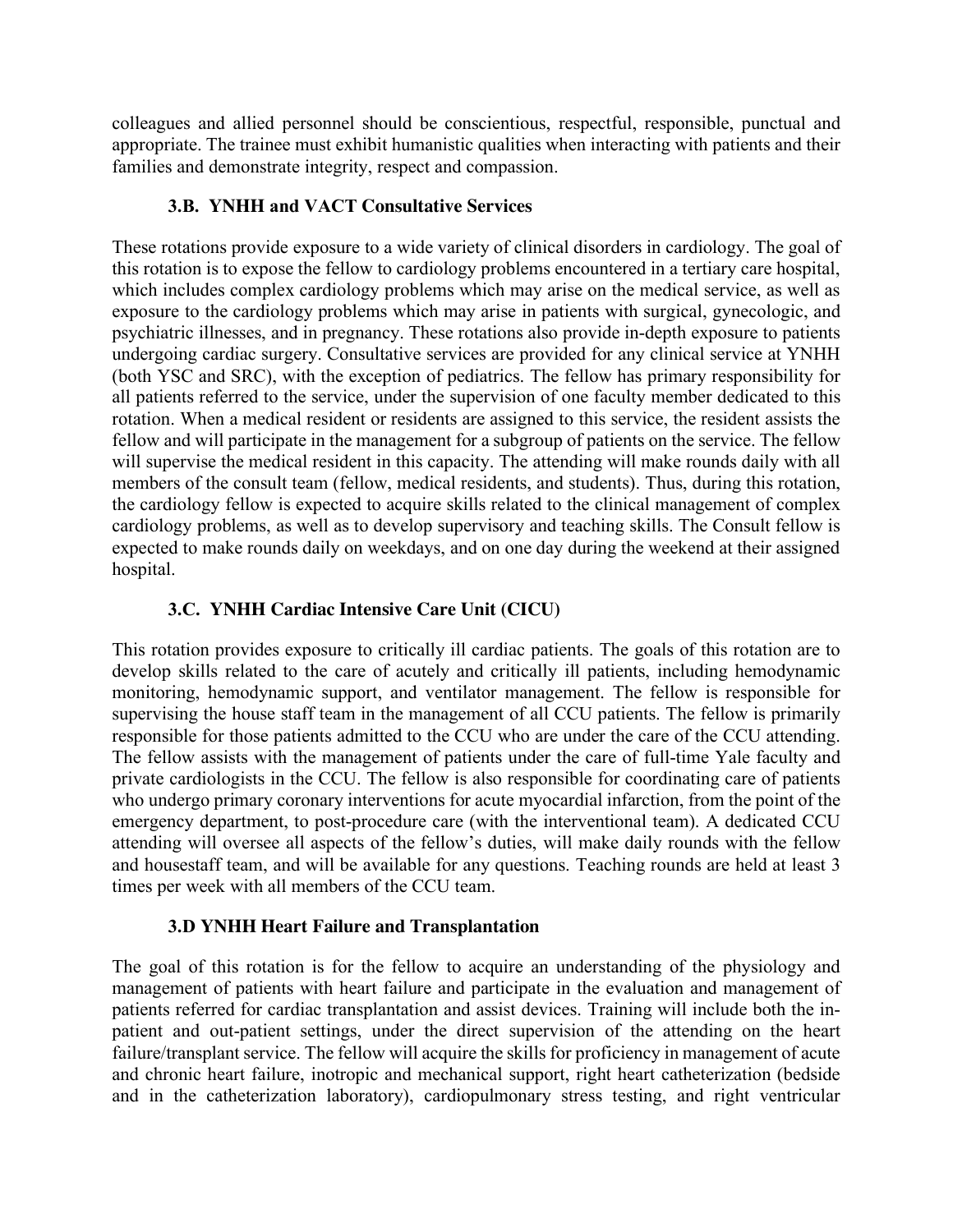endocardial biopsy.

### **4. Laboratory-Based Experiences**

The program provides clinical training in the following areas: cardiac catheterization (four months), electrophysiology (two months), and imaging (seven to ten months). Imaging includes echocardiography, nuclear cardiology, positron-emission tomography, magnetic resonance, and computerized tomography. Other skills acquired during these rotations include exercise stress testing, ECG interpretation, cardio-pulmonary testing, tilt-table testing and ambulatory electrocardiography interpretation.

## **4.A Cardiac Catheterization (four months minimum)**

*Resources:* YNHH Cardiac Catheterization Laboratories (Dr. Carlos Mena, Director), and the VACT Catheterization Laboratory (Dr. Steven Pfau, Director). The YNHH laboratory performs over 3000 diagnostic procedures and more than 1300 interventional procedures annually. The VACT lab performs more than 800 catheterizations annually and more than 200 interventional procedures. The fellow will acquire the cognitive and motor skills to perform left and right heart catheterizations. All procedures are performed under the direct supervision of an attending.

*Educational Goals:* The trainee will demonstrate expertise in the following aspects related to the procedure including:

1) Understanding the appropriateness of procedure. The trainee should understand the indications for right and left heart catheterization, right ventricular endocardial biopsy, and be able to estimate the risk and benefit of procedures performed for diagnostic reasons. Knowledge of comorbid factors that increase the risk of a procedure should be demonstrated.

2) Obtaining informed consent. The trainee should communicate the risk and benefits of a procedure in a manner that is understood by the patient and address questions raised by the patient. In situations where the patient cannot give informed consent, the trainee should obtain consent from appropriate sources.

3) Administering anesthesia. The trainee should demonstrate knowledge of the pharmacology of medications used for conscious sedation, contraindications for their use, side effects, and the treatment of side effects. The trainee should develop the skills to make the patient comfortable during an examination, follow the degree of sedation, and recognize and treat complications. The trainee should develop skills in obtaining vascular access to the internal jugular subclavian and femoral veins as well as the femoral artery and brachial artery.

4) Coronary angiography and ventriculography. The trainee should develop skill in the injection of contrast material for angiography and recognize the potential complications of the use of x-ray contrast material. The trainee should develop a high level of competence in the interpretation of hemodynamic data and angiographic data. Accordingly, fellows are required to participate in a minimum of 100 such procedures.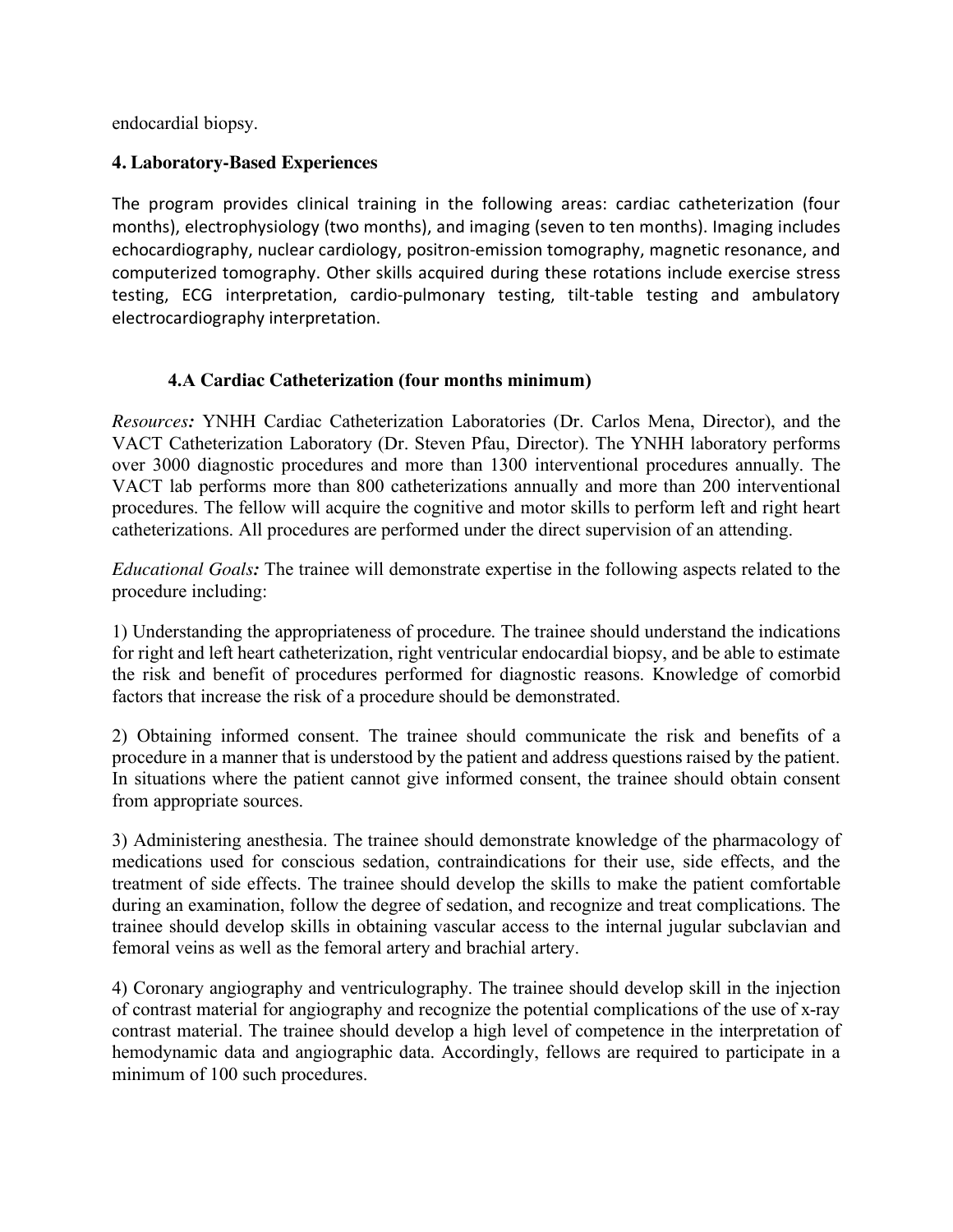5) Pericardiocentesis. The trainee should be able to understand the indications and potential risks of cardiac pericardiocentesis. In addition, the trainee should demonstrate adequate skills in assisting during the procedure.

6) Angioplasty, interventional procedures and intra-aortic balloon counterpulsation: The trainee will acquire sufficient exposure to the indications, performance and management of complications related to these procedures.

7) Evaluating and treating complications. The trainee should have full knowledge of complications of the procedures of diagnostic catheterization, the mechanisms for monitoring complications when suspected, and full knowledge and appropriate treatment of these complications.

8) Right ventricular endocardial biopsy. The trainee should have full understanding of the indications for diagnostic endocardial biopsy, and have skill in performing this procedure both from the internal jugular and femoral venous approach. The fellow should have knowledge of the potential complications and be appropriately trained for emergent pericardiocentesis should complications arise.

*Responsibilities:* All procedures will be performed only under the direct supervision of an Attending Cardiologist. Fellows will be responsible for performing a pre-procedural history and physical examination and discuss the relevant noninvasive studies and indication for the procedure with the Attending. The fellow's responsibilities will also include explaining the procedures to patients, obtaining informed consent, and performing the procedure as well as all pertinent followup care, including documenting and reporting the findings of the procedure. The fellow will also be required to participate in all scheduled catheterization conferences. Fellows will be required to keep a log of all procedures performed.

*Teaching Conferences:* At YNNH, weekly didactic conference is held each Wednesday from 7:30- 9:00 am. At VACT, Catheterization Conference is held every Tuesday and Thursday from 4:00- 5:30 pm.

## **4.B Echocardiography (three months minimum, although 6 months is preferred per COCATS 4 guidelines)**

*Resources:* The primary experience for echocardiography is the YNHH Echocardiography Service (Dr. Lissa Sugeng, Director) which performs more than 20000 transthoracic and more than 1000 transesophageal examinations per year. The population includes a wide spectrum of acquired and congenital heart disease in patients of varying age and gender. Stress echocardiography is performed at YNHH, as well as in the Branford cardiology office, and fellows are encouraged to become familiar with this technique. A searchable repository of digital echocardiography cases is available on the computer in the YNHH Echocardiography reading area.

*Educational Goals:* The goal of the echocardiography rotation is to train fellows in the essentials of clinical echocardiography and to provide additional training for those fellows who wish to pursue an academic career in echocardiography. For all fellows, training will include instruction in the basic aspects of ultrasound, instrumentation, the ability to perform routine transthoracic studies, including Doppler examinations, use of contrast, 2D and 3D echocardiography, and to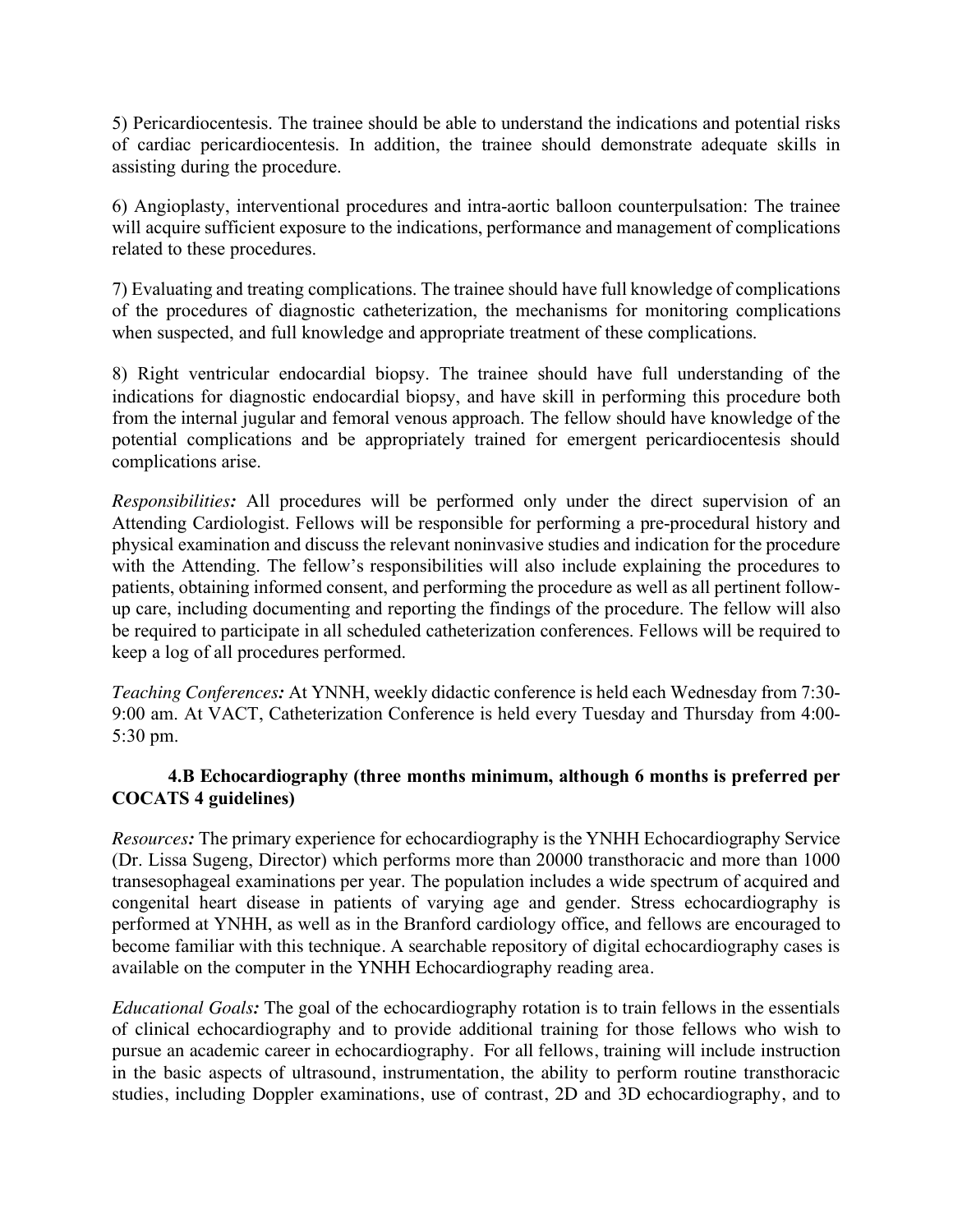relate the findings to the patient's medical management. All fellows in the first two years will attain basic expertise (COCATS Level 1, level II preferred), during a minimum of three months of training (6 months preferred) and performance of at least 75 echocardiographic procedures and interpretation of at least 150 transthoracic studies. Advanced training beyond these two general clinical years (COCATS Level 2 or 3) is available for fellows who wish to pursue careers in echocardiography and will incorporate more comprehensive training in transesophageal, stress (exercise and pharmacologic), intraoperative, and interventional (performed during biopsy, pericardiocentesis) ultrasound techniques.

*Responsibilities:* The fellow is responsible for the acquisition and interpretation of echocardiograms during this rotation, and is supervised by both technical staff and attending specialists in echocardiography. The fellow ultimately is responsible directly to the attending in echocardiography.

*Teaching Conferences:* Echocardiography conducts biweekly, one hour organized teaching meetings for all levels of individuals connected with the echocardiographic services or interested in cardiac imaging. This includes the ultrasonographers, echocardiography fellows andechocardiography attendings. Fellows will also be expected to present relevant echocardiographic studies at other conferences such as the Cardiology Case Conferences and Cardiac Imaging Conference.

## **4.C. Nuclear Cardiology (four months minimum)**

*Resources:* The primary experience for this rotation is the YNHH Nuclear Cardiology and Exercise Laboratory (Dr. Edward Miller, Director) and the VACT Nuclear Cardiology Laboratory (Dr. Judith Meadows, Director). The YNHH laboratory is one of the largest clinical nuclear cardiology laboratories in the world, performing more than 8,000 clinically requested tests each year; including SPECT, SPECT/CT, and PET/CT. All laboratories cooperatively engage in 2 areas of activity: 1) clinical evaluation and diagnosis, and 2) clinical research.

*Educational Goals:* The goals of this rotation are to instruct the fellow in the indications, performance, and interpretation of stress testing and diagnostic nuclear cardiology procedures. Fellows will also perform and interpret cardiopulmonary stress tests. Fellows completing a minimum of level 1 training (2 months) will be conversant with the field of nuclear cardiology for application in general clinical management of cardiovascular patients.

Organized lectures and reading sessions will provide the fellow with an understanding of the clinical applications of nuclear cardiology, including imaging with positron-emitting radionuclides and computed tomography (CT) hybrid systems including single-photon emission computed tomography (SPECT/CT) and positron emission tomography (PET/CT). The material covered will include radiopharmaceuticals, radiation physics instrumentation, nuclear cardiology diagnostic tests, and procedures/protocols, general cardiology as it relates to image interpretation, risk stratification, myocardial perfusion imaging, ventricular function imaging, and assessment of myocardial viability. Specificity, sensitivity, diagnostic accuracy, utility in assessing prognoses and interventions, costs, indications, and pitfalls in interpretation and clinical application will be reviewed for each patient subset.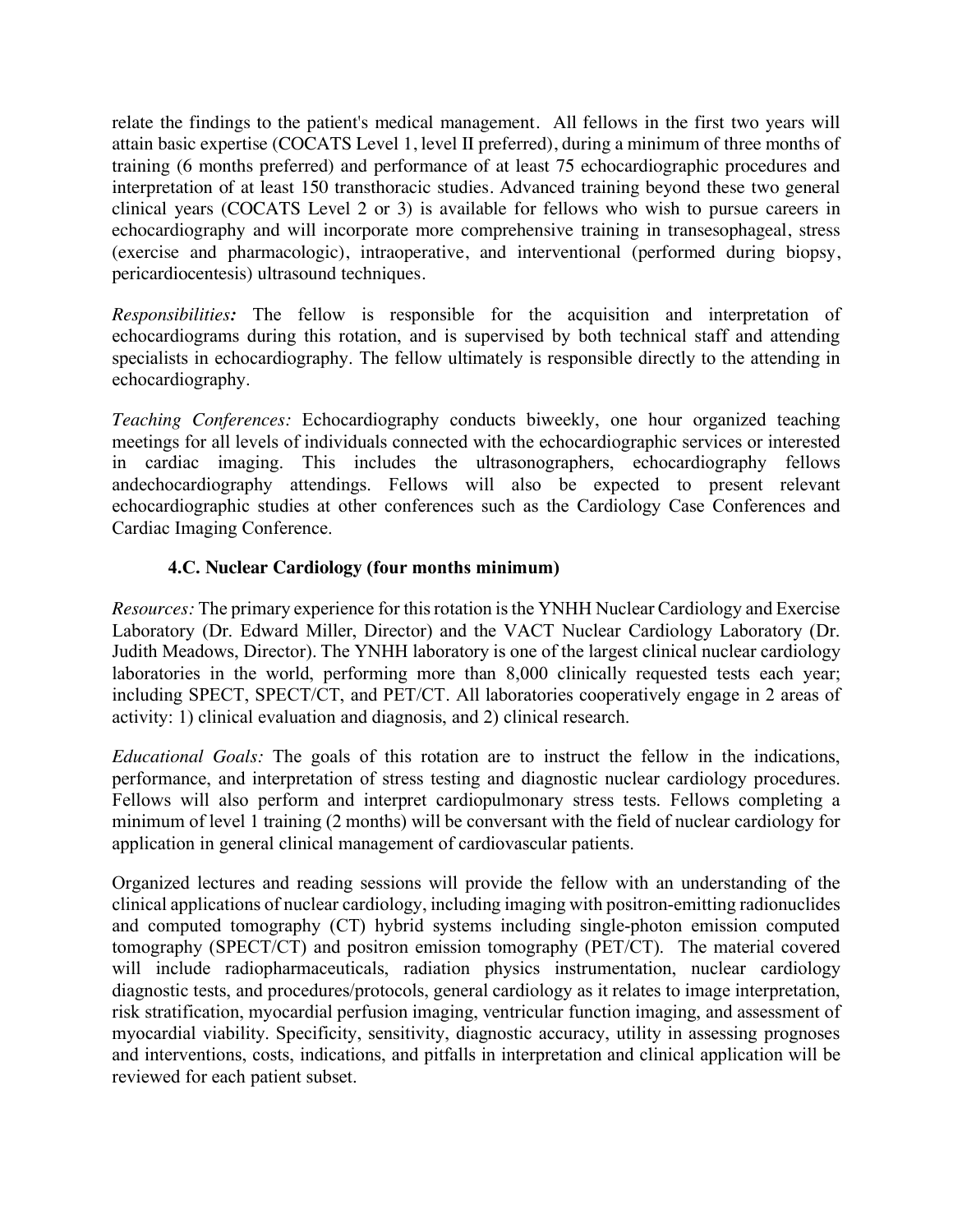Fellows will have hands-on supervised experience over a two-year period with a minimum of 100 exercise studies and 50 standard nuclear exams (e.g., myocardial perfusion imaging and radionuclide angiography) and as many of the less commonly performed procedures as possible.. For exercise testing, the fellow should become proficient with performing and interpreting maximal and submaximal exercise tests, become familiar with exercise physiology, know the essentials of preparation for exercise testing, and know the clinical importance of the findings. The fellow will be instructed to perform all types of pharmacologic testing (dipyridamole, adenosine, dobutamine), and learn the indications for these methods. The fellow will be given primary responsibility to perform stress tests, under direct supervision of an attending and/or a speciallytrained exercise physiologist.

*Responsibilities:* The fellow is responsible for the performance and interpretation of standard exercise tests, exercise and pharmacologic stress radionuclide perfusion imaging (SPECT and PET), gated blood pool imaging, and cardiopulmonary stress testing, all under the direct supervision of the attending cardiologist. The fellow will work directly with exercise lab personnel, and will participate in daily readout sessions with the attending. The fellow is directly responsible to the attending of the exercise/nuclear lab for all components of this rotation.

*Teaching Conferences:* Teaching meetings for all levels of individuals connected with the nuclear cardiology service or interested in cardiac imaging are held weekly. These conferences will include; journal article review, and topic presentations. At least twice per month, the focus of this conference is ongoing research in the laboratory. Daily readout sessions with the attending are held at in the clinical laboratory. In addition, the weekly Cardiology Catheterization Conference or Cardiology Grand Rounds often features a discussion of nuclear cardiology during case presentations. The laboratory also maintains a large collection of teaching cases available for review.

## **4.D. Cardiac CT/MRI (one month minimum)**

The Yale Cardiac CT/MRI rotation introduces the fellow to the background, basics and applications of advanced cardiovascular imaging techniques including cardiovascular computed tomography (CT) and magnetic resonance (CMR). This rotation is led by Dr. Lauren Baldassarre, Cardiology Director of Cardiac CT/MRI

The rotation will comprise of 4 weeks during core fellowship Cardiology Training. The fellow will be expected to be available daily for assistance with imaging consultation with referring physicians, assistance in study scheduling, live image acquisition and study reporting. The Yale Advanced Cardiovascular Imaging service is staffed by a collaborative effort from faculty in both the Departments of Radiology and Cardiology. Cardiology fellows are expected to interact and work with trainees from other Departments such as Radiology residents or Nuclear Medicine residents.

Attending and Fellow attendance at all study acquisitions is expected. In addition, it is expected that the Fellow will log in to IDX Radiology scheduling system and look ahead for the following week's scheduled studies. The Fellow is to obtain clinical history by online medical record search, chart review or telephonic contact with the referring physician. All details such as patient history, prior studies (results to be faxed or emailed prior to the study being completed), contraindications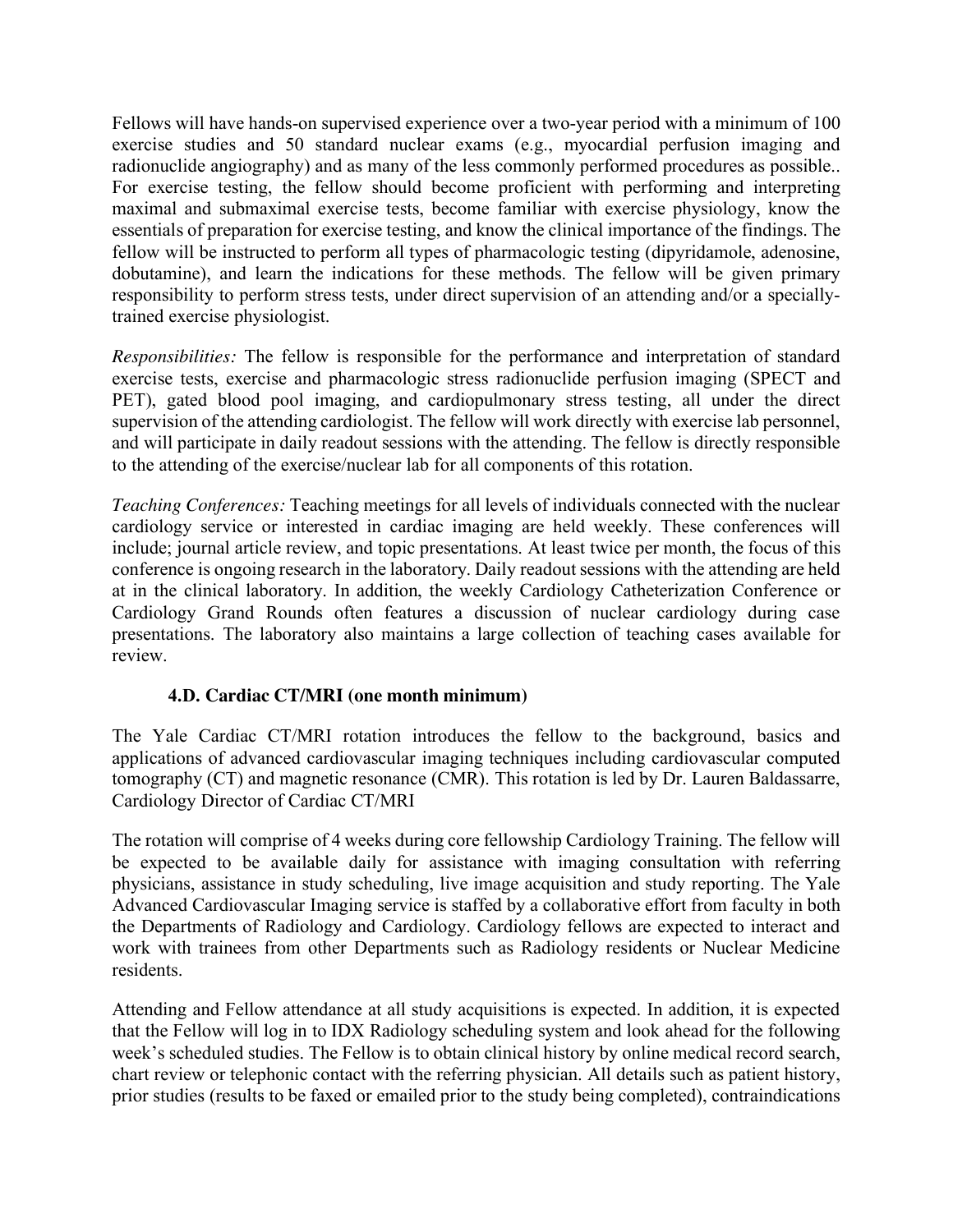and any other relevant questions should be obtained. Any questions should be directed to the Cardiac Imaging attending on call.

Cardiac CT & CMR studies are performed predominantly daily.

Journal papers of interest in CCT and CMR will be available in the Cardiac CT/MR reading room on the main computer workstation. All fellows are encouraged to read introductory papers at the beginning of the rotation to familiarize themselves with the basics of CT/MR.

All fellows are expected to present a topic for discussion in either CT or MR that includes a clinically relevant topic. This is to be presented during the Friday CV imaging slot at noon during the fellow's rotation. In addition, there are multiple research opportunities within the section and the fellow is encouraged to partake in these activities.

## **4.E. VA Cardiac Imaging**

*Resources*: The West Haven VA provides a full range of cardiac imaging, including echocardiography, nuclear cardiology, PET, CT, and CMR. Through the direction of Dr. Farid Jadbabaie (Echo) and Dr. Judith Meadows(Nuclear), fellows experience both hands-on experience with image acquisition and image interpretation of all modalities. The fellows are under the direct supervison of the attendings of the day.

*Educational Goals:* The WHVA cardiac imaging rotation complements the goals of each the YNHH echocardiography and nuclear goals as outlined above.

*Teaching Conferences:* Fellows are expected to actively participate in the Tuesday and Thursday afternoon VA case conferences as well as any core cardiology and cardiac imaging conferences at Yale.

## **4.F. Electrophysiology and Pacemaker/ICD follow-up (two months)**

*Resources:* The primary Electrophysiology experience occurs at YNHH (Dr. Joseph Akar, Director) during a minimum of two dedicated months. The YNHH EP Laboratory provides comprehensive clinical services including arrhythmia consultation, cardiac pacing, defibrillator and resynchronization therapy. During this rotation, the fellow will work under the supervision of electrophysiology attendings and advanced fellows.

*Educational Goals:* The goal of core training in electrophysiology is for fellows to acquire knowledge and experience in the diagnosis and management of arrhythmias, the indications and limitations of electrophysiologic studies, the appropriate use of antiarrhythmic agents, and to be exposed to noninvasive (ambulatory ECG, event monitoring, tilt-table testing, signal-averaged ECG) and invasive (electrophysiologic testing, implantation of cardiac arrhythmia control devices) techniques used to assess and treat patients with arrhythmias. The fellow will be expected to gain familiarity with the basic components of device assessment and interrogation. The fellow will demonstrate knowledge of measuring pacing and sensing thresholds in patients with temporary pacemakers, as well as the appropriate indications for these procedures. Insertion of at least 10 temporary pacemakers and performance of at least 10 cardioversions is required, during the twoyear clinical fellowship. Advanced training is available for fellows to pursue careers in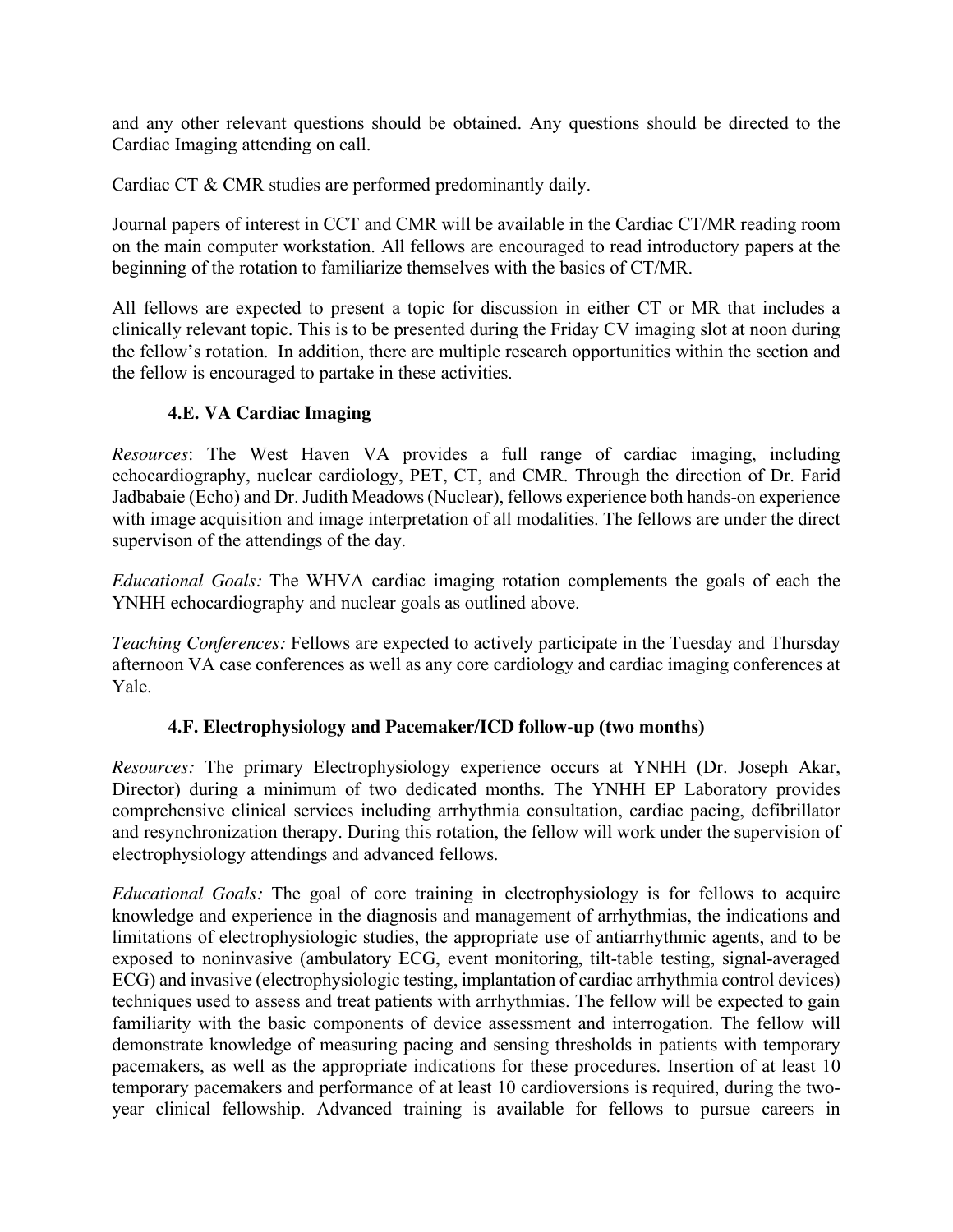electrophysiology. In general, this advanced training requires 2 additional years after the third year of general fellowship, and leads to eligibility for certification.

*Responsibilities:* The rotating fellow will see, evaluate, and participate in the management of new consults/admission to the service in conjunction with the EP fellow and attending. The fellow will also perform invasive EP studies and elective cardioversions under the direct supervision of the attending. During the month, the fellow is expected to observe at least one pacemaker and one ICD implantation in the Operating Room, and observe and participate in at least one EP ablation procedure each week. Fellows will also participate in daily interpretation of ECG and Holter monitor recordings.

*Teaching Conferences:* The Electrophysiology team conducts a clinical conference each Monday at 7:30- 8:15 am and a didactic conference each Thursday at 7:30 am. Additionally, the ECG Teaching Conference is held each Friday at 7:30 am for much of the year.

### **5. Ambulatory Experience**

The goals of the ambulatory experience are to provide exposure to outpatient cardiology practice, including both consultative and continuity experiences, to provide a means for clinical follow-up of patients recently discharged from the hospital. The out-patient experience is comprised of the VACT Cardiology Clinic, YPB Cardiology Fellows Clinic, and the SRC Cardiology Fellows Clinic.

These longitudinal clinics provide the fellow the opportunity to follow and manage patients in continuity for three years in an out-patient setting. Fellows participate in dedicated continuity clinics and alternate clinic weeks between two sites (usually VACT and either YPB or SR) onehalf day every week during their core clinical training. Fellows see on average one new patient and 6-8 return patients on their clinic day, and are directly responsible for care of the patients to which they have been assigned. Fellows then see these patients in follow-up throughout their core years. On each day, attendings are available solely to supervise the fellows in this capacity.

The patient populations in these two clinics provide a diverse experience in terms of gender, socioeconomic status and reason for referral. Routine management of common cardiology problems, pre-operative evaluations prior to noncardiac surgery, evaluations for potential revascularization procedures (surgical and interventional), post-revascularization follow-up, follow-up of recently discharged patients, and referrals for complex cardiology problems are similar in both venues.

#### **6. Technical and Other Skills**

## **6.A. Technical and Procedural Skill Requirements**

The program provides sufficient experience for the fellows to acquire skill and proficiency in the performance and interpretation of:

*a. History and physical examination.* This is supervised by faculty members while on the clinical services. The fellows have the opportunity to correlate their physical findings with results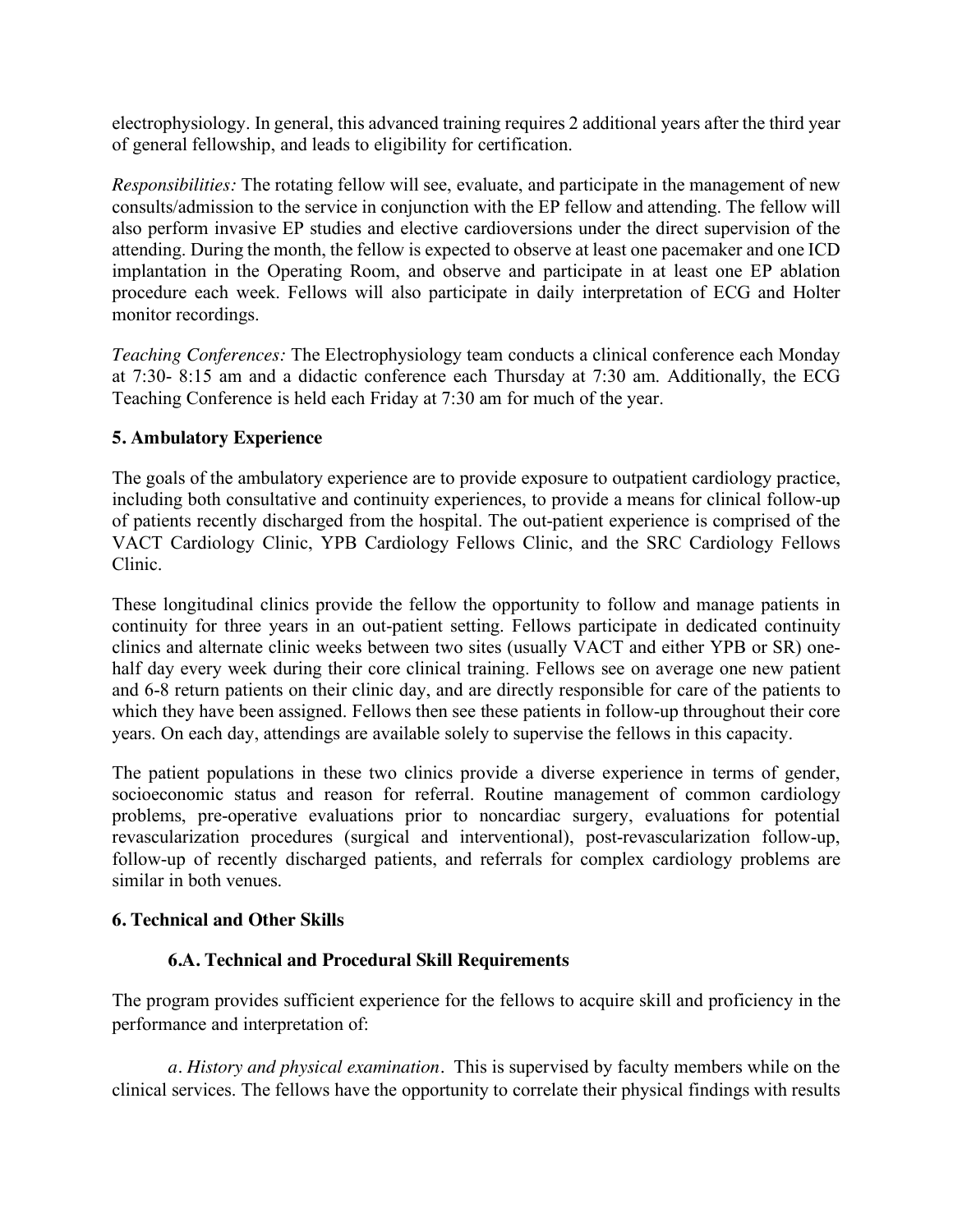of cardiac diagnostic procedures.

*b. Basic and advanced cardiac life support.* Fellows entering their training have documented certification in ACLS. Their ability to supervise complex resuscitative procedures and treat complex acute life threatening arrhythmias takes place in the CCU rotation.

*c. Elective cardioversion.* Both in-patient and out-patient cardioversions of atrial arrhythmias are performed by the fellows and supervised by the faculty members.

*d. Bedside right heart catheterization pacemakers (transvenous and transcutaneous).* In the CCU, cardiology fellows will perform bedside right heart catheterization under the supervision of faculty members for the first several months. The insertion and management of temporary pacemakers is performed routinely in the electrophysiology and catheterization laboratories, as well as in emergencies in the CCU.

*e. Right and left heart catheterization including coronary arteriography.* Fellows perform and participate in at least 100 diagnostic catheterizations in the Yale and VA cath labs.

*f. Exercise stress testing*. Fellows perform a minimum of 50 tests.

*g. Echocardiography*. Fellows perform at least 75 studies, including transthoracic and transesophageal, and interpret 150 studies.

*h. Pericardiocentesis.* Performed during the cardiac catheterization rotations at YNHH and the VA, as well as a structure simulation laboratory during first year orientation

*i. Programming and follow-up surveillance of permanent pacemakers*. Performed on an out-patient basis during the electrophysiology rotation.

*j. Nuclear cardiology studies.* Fellows will learn the basic aspects of image acquisition and interpretation in at least 100 cases.

## **6.B Procedure Logs**

Fellows are expected to keep complete and accurate logs of their procedures during their core training. They are expected to log their procedures into the MedHub. The following procedures should be included in procedure logs at minimum. Fellows seeking advanced training in subspecialty areas (e.g. echocardiography) should consult the ACC website (guidelines for training) as well as professional societies (e.g. American Society of Echocardiography, American Society of Nuclear Cardiology, etc) for specific requirements, and add to this list as appropriate to meet professional goals:

Catheterization (min. 100) Echo (min. 75) Pericardiocentesis Temporary pacers ACLS training documentation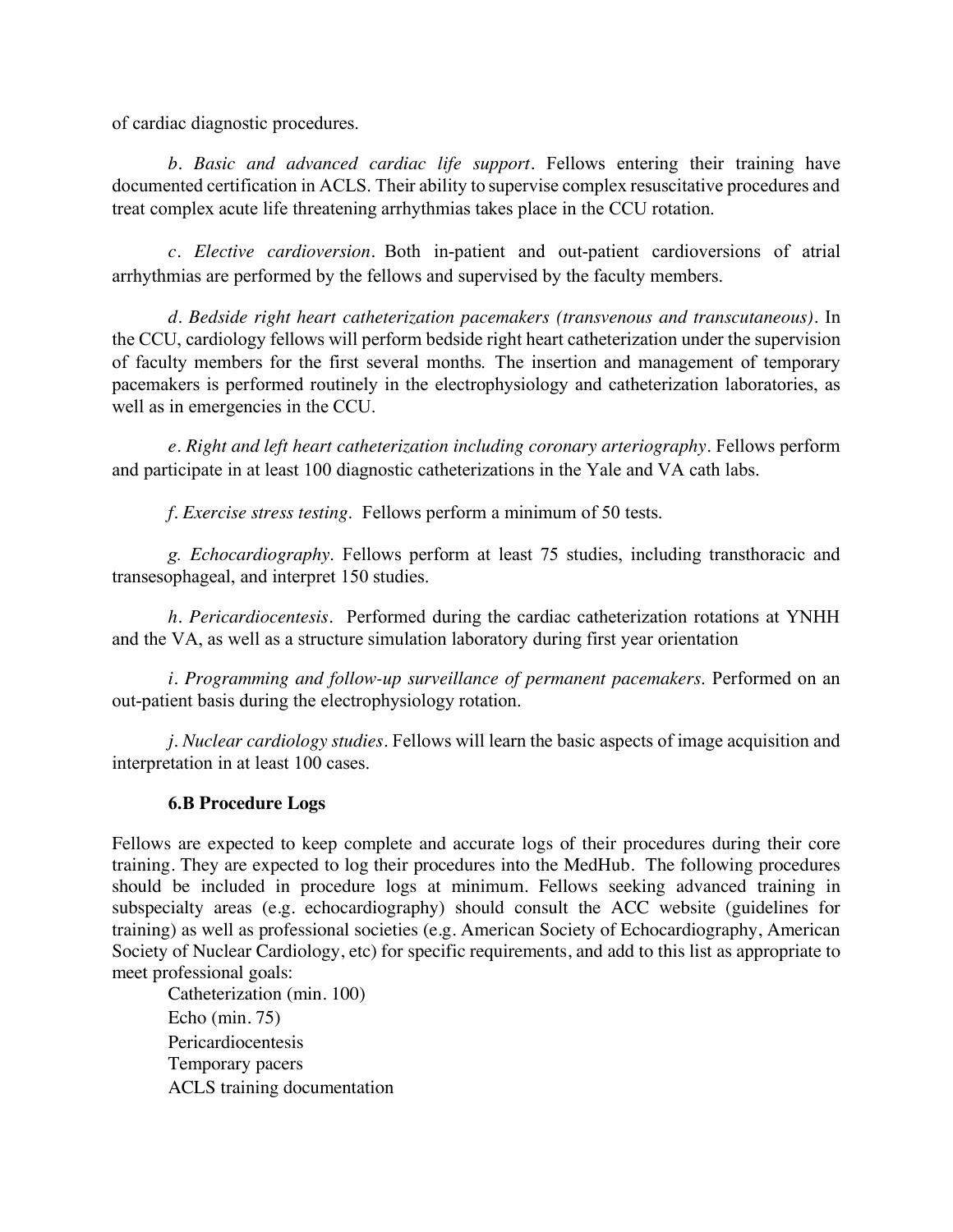### **6.C Additional Procedural Opportunities**

The program provides opportunities for fellows to acquire experience with the performance and interpretation of:

*a. Intracardiac electrophysiologic studies.* As part of the electrophysiology rotation, fellows assist in performing and interpreting at least 15 such studies in two years.

*b. Intra-aortic balloon counterpulsation.* As part of the catheterization laboratory rotation and in the CCU.

*c. Percutaneous transluminal coronary angioplasty and other interventional procedures.* Fellows assist in these procedures on a limited basis during their core training for exposure to the technique. All fellows are versed in the indications for, management of and complications of patients with regard to interventional procedures.

### **6.D. Additional Interpretive Opportunities**

The program provides sufficient experience for fellows to acquire skill in the interpretation of:

*a. Chest x-rays.* On an individual basis with the attending radiologist as well as didactic training.

*b. Electrocardiograms*. As part of the weekly conference schedule, ECGs are reviewed. All clinical services require ECG review. A minimum of 3500 ECGs must be interpreted over the course of the two-year core fellowship.

*c. Ambulatory ECG recording.* Supervised at the VACT and the YNHH EP lab, a minimum of 150 recordings will be interpreted by each fellow.

*d. Radionuclide studies of myocardial function and perfusion.* Intensive rotation with didactic and practical interpretation during the Nuclear Cardiology rotations.

*e. Cardiovascular literature.* A monthly Journal Club is held to review a recent manuscript, and formal training in clinical epidemiology is provided during the core didactic sessions each month. Attendance is mandatory and is recorded at each session.

## **7. Formal Instruction**

The educational goals are achieved through the Cardiology Core Curriculum which includes an introductory summer series of didactic lectures during the first two months of each year and subsequent didactic lecture series throughout the year covering a variety of topics in Cardiovascular Disease. A matrix of Cardiology Fellowship Didactic Conferences is attached as an Appendix.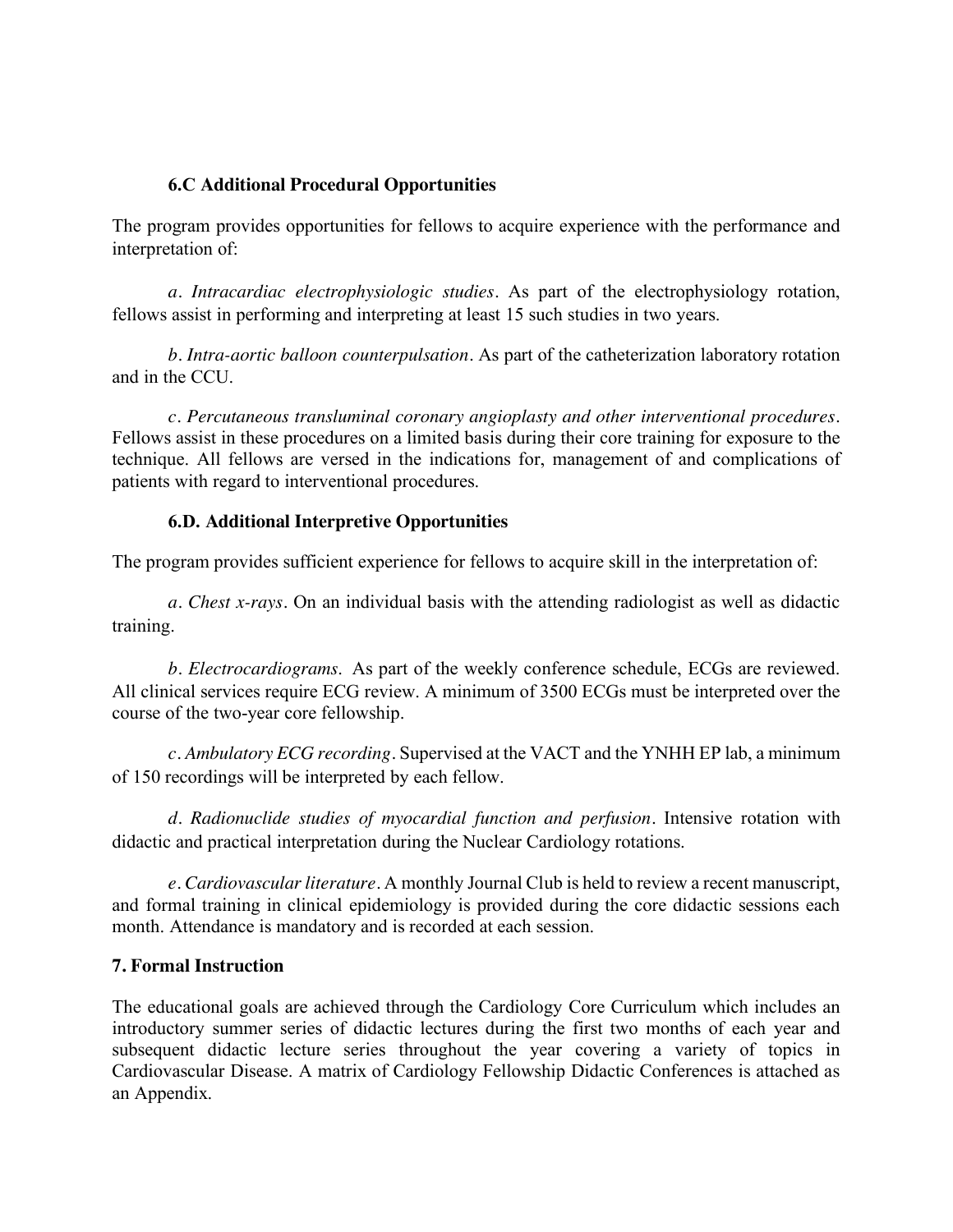The training program provides didactic instruction in the following ACGME specified topics:

### **7.A. Basic science**

- a. Cardiovascular anatomy
- b. Cardiovascular physiology
- c. Cardiovascular metabolism
- d. Molecular biology of the cardiovascular system
- e. Cardiovascular pharmacology
- f. Cardiovascular pathology

#### **7.B. Prevention of cardiovascular disease**

- a. Epidemiology and biostatistics
- b. Risk factors
- c. Lipid disorders

### **7.C. Evaluation and management of patients (with the following)**

- a. Coronary artery disease and its manifestations and complications
- b. Arrhythmias
- c. Hypertension
- d. Cardiomyopathy
- e. Valvular heart disease
- f. Pericardial disease
- g. Pulmonary heart disease
- h. Peripheral vascular disease
- i. Cerebrovascular disease
- j. Heart disease in pregnancy
- k. Congenital heart disease in adults
- l. Cardiovascular trauma

## **7.D. Management of:**

- a. Acute and chronic congestive heart failure
- b. Acute myocardial infarction and other acute ischemic syndromes
- c. Acute and chronic arrhythmias
- d. Preoperative and postoperative patients
- e. Cardiac transplant patients
- f. Geriatric patients with cardiovascular disease

## **7.E. Diagnostic techniques, including:**

- a. Magnetic resonance imaging
- b. CT angiography
- c. Positron emission tomography

## **8. Clinical Case Conferences and Specialty Lectures**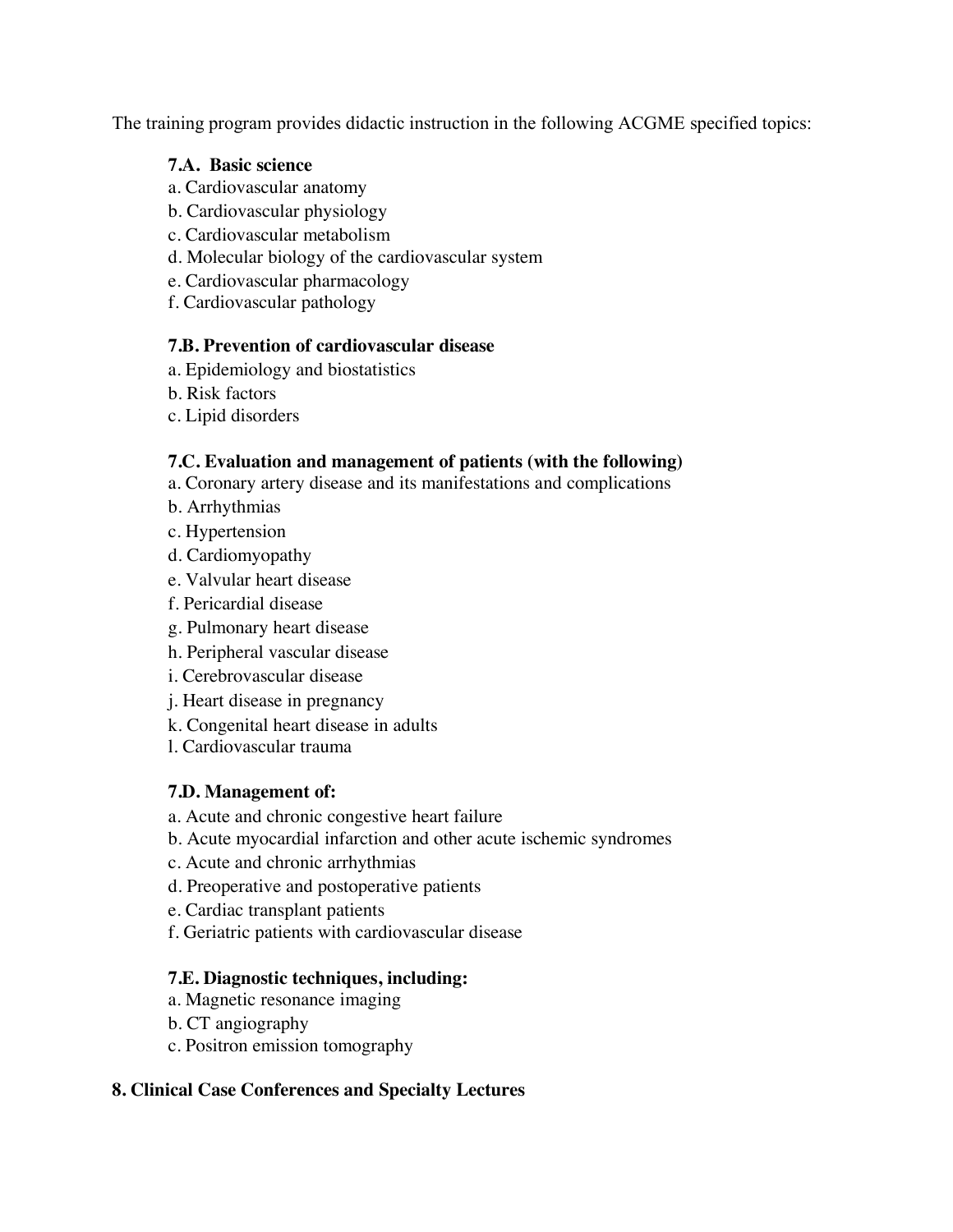The monthly conference schedules are maintained and distributed by the Fellowship Office, posted on MedHub and sent electronically to all fellows and faculty. Attendance is tracked via a bar code reader. The attendance policy for fellows is a minimum of 75% of conference attendance is expected. If a fellow is < 50% attendance, this can be noted on summary evaluation and revocation of moonlighting privileges can occur. See Conference Matrix in Appendix for schedule and below:

Advanced Hemodynamics/ Angiography Review--monthly Basic Science Series--monthly Congenital Heart Disease 4 Lectures/year Cardiac Pathology—quarterly (Hearts with Henry) Cardiology Grand Rounds--biweekly Cardiology Case Conference YNHH--biweekly Multidisciplinary Cardiac Conference- VACT--twice weekly Clinical Epidemiology Series--Monthly ECG Conference--weekly (July-January) Electrophysiology Conference--weekly Echocardiography Cardiac Imaging Conference--weekly Clinical Reasoning--monthly Journal Club--monthly Interventional Cardiology Conference—weekly Morbidity and Mortality--quarterly 7:30 a.m. or Noon conferences, daily. Topics vary Nuclear Cardiology conference--weekly Cardiac Imaging conference--weekly Humanities in Cardiology conference--monthly Board Review—monthly

## **9. Research Experience Requirement**

Cardiology trainees take an active role in both the clinical and basic science research within the Section of Cardiovascular Medicine. All fellows are assigned a research mentor during matriculation into the program. Research mentorship is continued throughout the first two years of clinical training to help guide the trainee towards a clinical research experience related to a field of clinical subspecialization, or to a basic science laboratory in anticipation of an investigative career in cardiovascular diseases.

The program makes scholarship a high priority and requires completion of either original research (published in a peer reviewed journal) or substantial scholarly work related to cardiology, as a requirement for completing the training program. Guidance in planning research directions with the trainee is provided by Dr. Miller. Research is supervised directly by the individual faculty mentor.

While it is not expected that every fellow's project will result in publishable work, it is expected that every fellow conduct an original research project with the guidance of appropriate faculty members.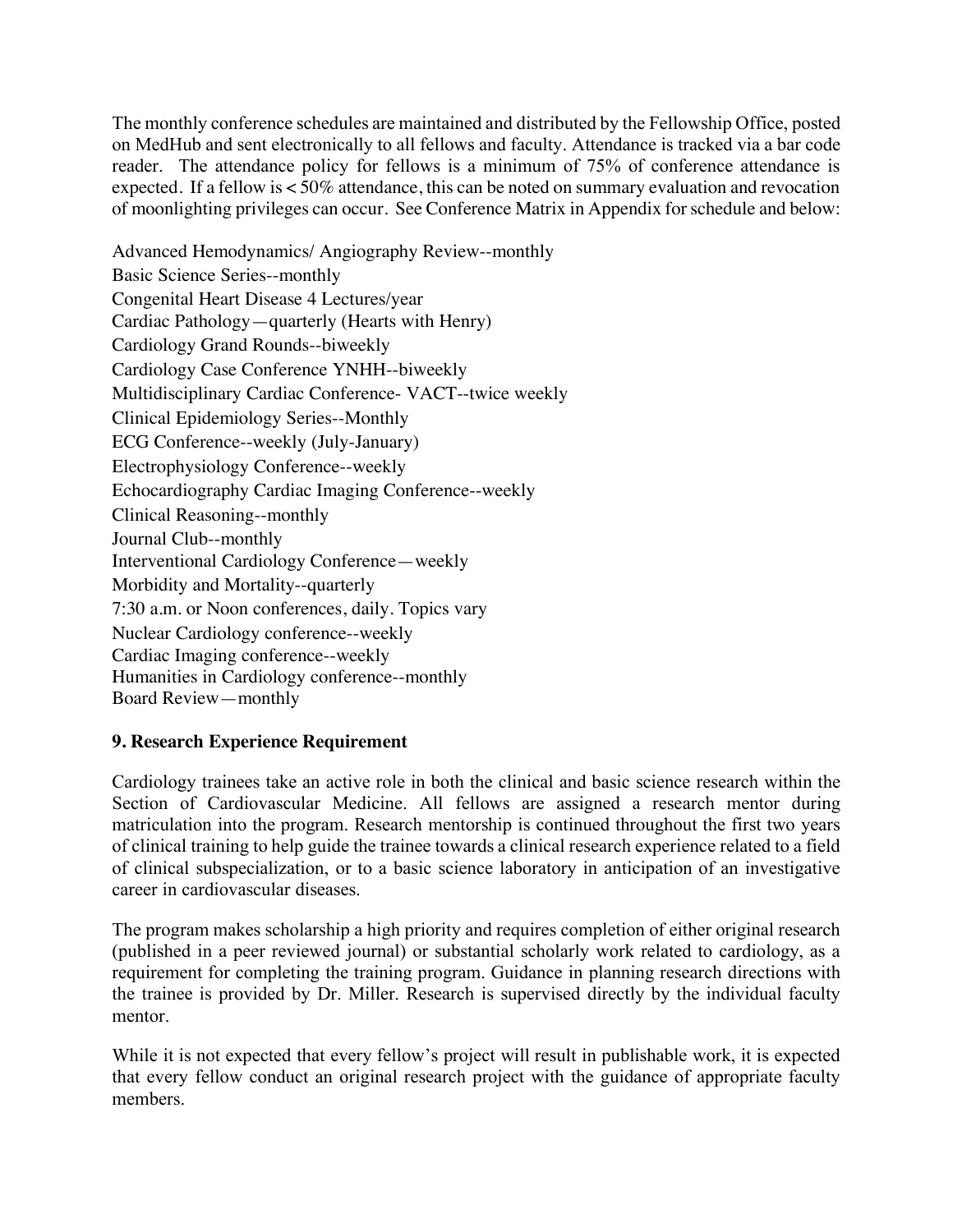Research activity is initiated during the first two years during formal scheduled research blocks. Fellows present papers at national meetings including those of the American Heart Association and the American College of Cardiology. Fellows receive instruction in research at a number of levels. First, through Journal Club they are exposed to critical assessment of the medical and scientific literature. Second, they are lectured on basic methods in clinical research within the Department of Medicine summer lecture series. Third, there is a Core Curriculum and series of lectures in Basic Science Cardiovascular Research directed by Dr. Bender during the year. Finally, the individual instruction and mentorship which the faculty member provides to the trainee is ongoing during the fellowship and the essential part of the trainee's research experience.

In addition, the trainees are involved in several scholarly activities including teaching the medical housestaff and students, presenting lectures at Cardiology Grand Rounds, presenting articles at Journal Club (both general cardiology and within the individual laboratories), presenting their research at the annual Cardiology Trainee Research Symposium and national meetings.

# **10. Advanced Fellowship Training**

Advanced fellowship training refers to the one or more years of focused training in a specific area of cardiology, in addition to the core two-year required foundation in general cardiology. Training is available in a variety of clinical and research areas and is tailored to the goals and skills of each fellow. The tracks listed below represent common sequences of training, but modifications can be made if approved by the Program Director.

# **10.A. Advanced Cardiac Imaging (Dr. Meadows)**

The goal for this track is for individuals to attain expertise in at least one imaging modality (Level III), advanced exposure in the other modalities and to gain appropriate investigative skills for a career in academic cardiology. Training will take place at both clinical sites (Yale New Haven Hospital and the VA Connecticut Healthcare System). In general, two years of training is recommended. The fellow will identify a research mentor and project, to be conducted over a one to two-year period. The particular structure of the training sequence will vary, depending on the goals of the trainee.

For those interested in truly advanced training in cardiovascular imaging, funding is available for 2 to 3 years of research training in imaging technology, and molecular and translational imaging, through an NIH funded T32 training grant as part of the Yale Translational Research Imaging Center (Y-TRIC). This training can involve: hands-on research experience on clinical 1.5T and 3T MR magnets for pre-clinical or clinical research, pre-clinical experience with microCT, microSPECT/CT, and high-resolution mouse echocardiography, pre-clinical or clinical experience with PET/CT, SPECT/CT, or 3D ultrasound, or pre-clinical training in the ranostic multi-modality probe development.

# **10.B. Heart Failure/Transplantation (Dr. Daniel Jacoby, Director***)*

This ACGME-accredited fellowship program is appropriate for individuals who wish to pursue academic careers in heart failure and transplantation. In addition to level 3 training in heart failure, fellows will identify a research mentor and project.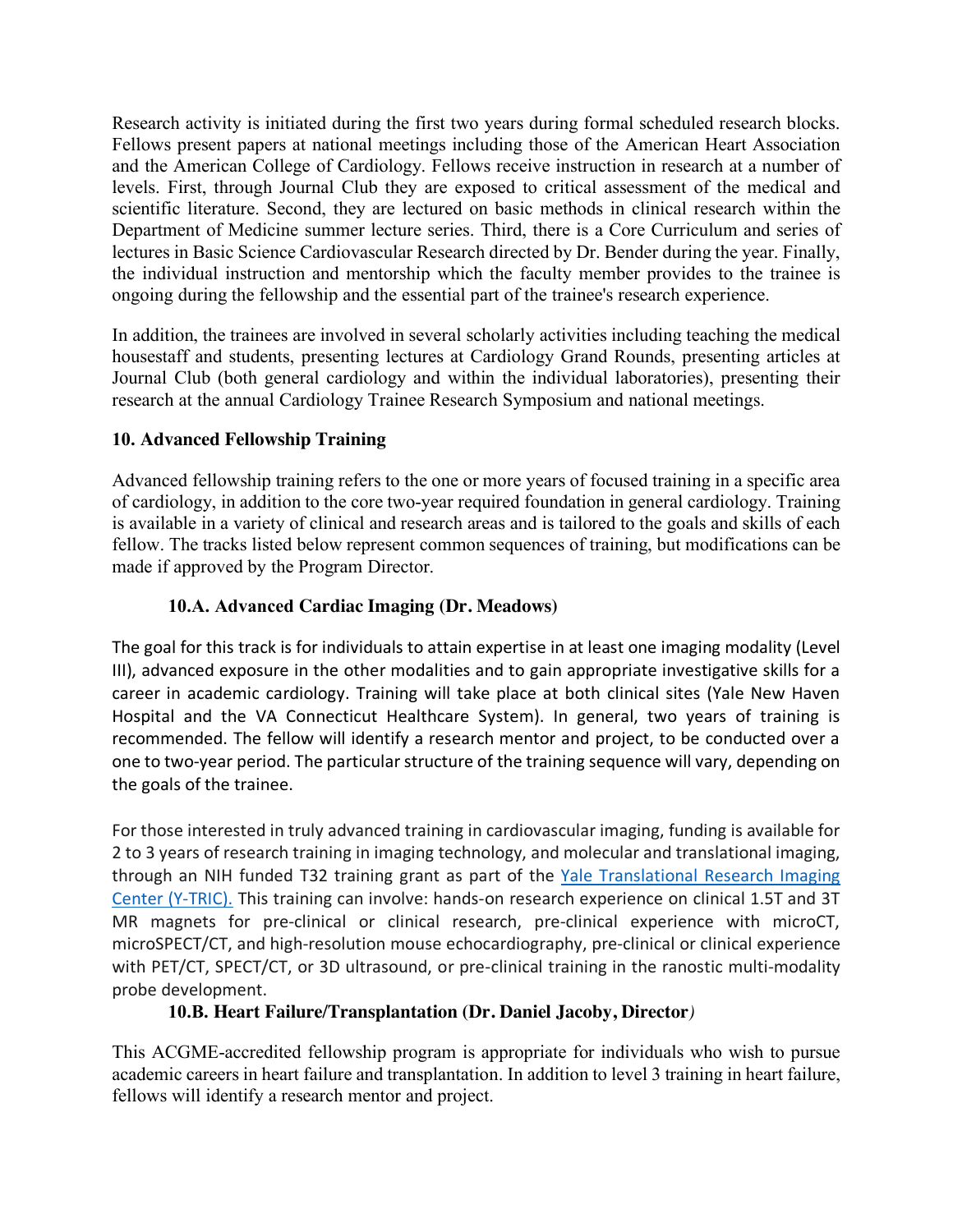## **10.C.** *Clinical Electrophysiology (Dr. Lynda Rosenfeld, Director)*

This ACGME certified program is a two-year program and requires completion of a three-year fellowship in Cardiovascular Medicine. At the completion of this program, individuals will achieve level 3 training in electrophysiology and will be eligible for ABIM board certification in Clinical Cardiac Electrophysiology.

## **10.D. Interventional Cardiology (Dr. Joseph Brennan, Director)**

This is a one-year ACGME-accredited program that is performed upon completion of a three-year fellowship in Cardiovascular Disease. Individuals will achieve level 3 training in interventional cardiology, and be eligible for ABIM board certification in both Cardiovascular Disease and Interventional Cardiology.

*Clinical Track:* This track is appropriate for individuals who will pursue careers in clinical cardiology and interventional cardiology. Fellows in this track must have completed a three-year training program in Cardiovascular Disease, often with advanced clinical training in another area (e.g. noninvasive imaging, heart failure, etc).

*Academic Track:* This track is appropriate for individuals who will pursue academic careers in interventional cardiology. In this track, the fellows 3rd year of general cardiology training is coordinated with his/her 4th year of interventional cardiology training, with a particular emphasis on research. Research projects are identified and approved by the Director, in consultation with the Program Director of the core fellowship and faculty mentors. Additional years of research are encouraged, depending on goals of training.

## **10.E. Structural Interventions (Dr. John Forrest, Director)**

This is a one-year fellowship program designed to provide advanced training in interventions in structural heart disease (e.g. TAVR, etc). This program includes intensive laboratory procedural experience, as well as inpatient and outpatient patient care exposure. Individuals will obtain advanced training in these structural interventions, following completion of a previous coronary interventional cardiology fellowship.

## **10.F. Peripheral Vascular Interventions (Dr. Carlos Mena, Director)**

This is a one-year fellowship is designed to provide expertise in peripheral vascular interventions and medical therapy. This is usually completed following a three-year core cardiology fellowship, but can be completed as part of an intensive third-year core fellowship training experience. Fellows will be involved in all aspects of peripheral vascular disease care, including intensive procedural exposure, outpatient evaluation, inpatient management and non-invasive imaging.

## **10.G. Research**

Research training may take a variety of different forms, depending on a trainee's experience, goals, and subspecialty interests. Training in clinical research often is incorporated into the advanced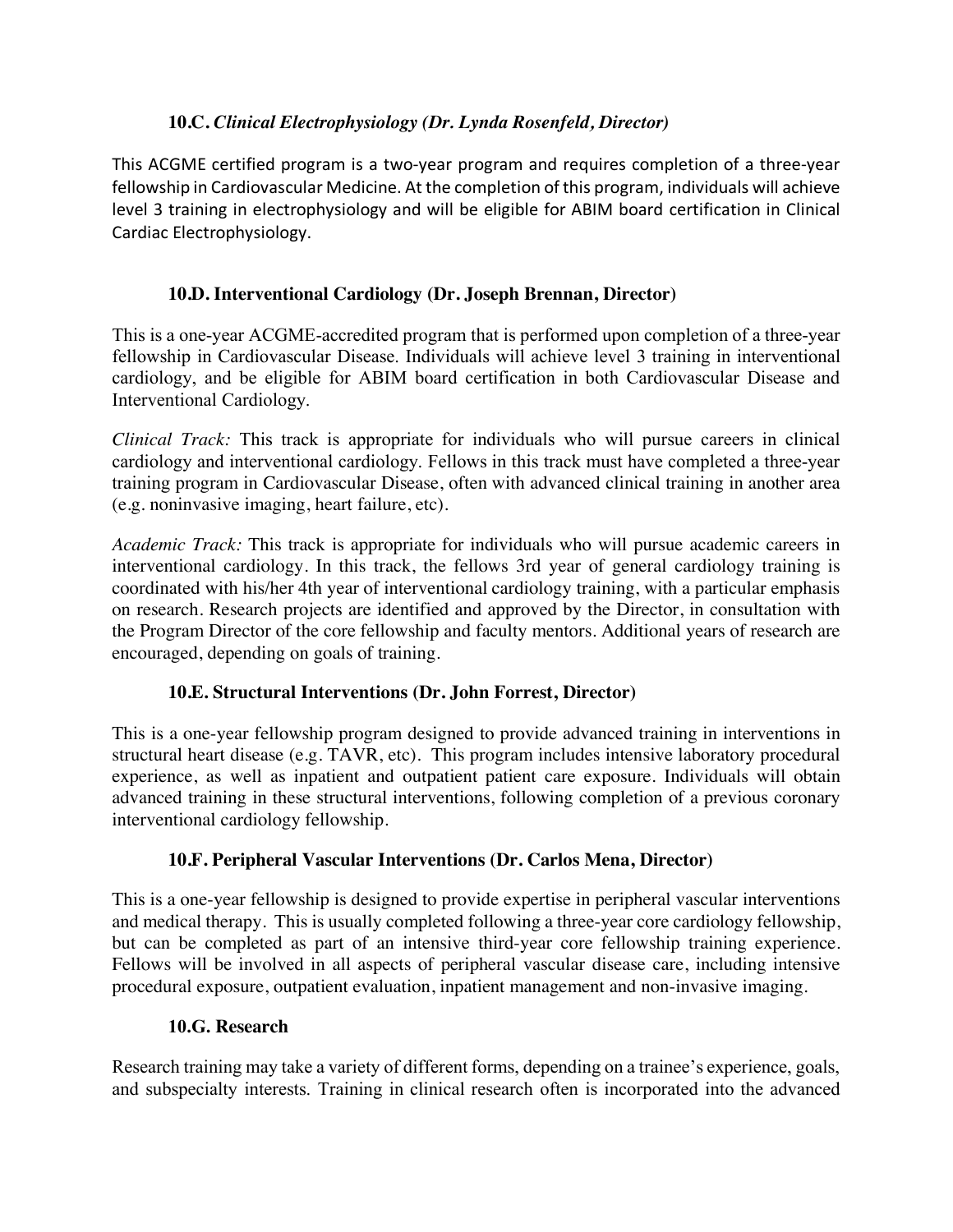clinical training tracks as noted above. As noted in Section 9, the program places a high priority to exposing all trainees to research, through a series of didactic lectures, conferences, and focused projects with faculty mentors. This section describes opportunities for those individuals who seek in-depth research training.

*Basic Science Research.* Training can be arranged in basic science research for fellows and is coordinated by the Program Director. The length of training, sequence relative to clinical training, and identification of specific laboratory/mentor will depend on a number of variables, including previous training, current goals, and available lab resources. In general, such training involves a multi-year commitment on the part of both fellow and faculty mentor. Fellows potentially interested in basic research are encouraged to discuss options with faculty early in their training, and to speak to a broad range of faculty so as to be fully aware of the scope of the options.

Basic science research training can be accomplished within the scope of the general cardiology fellowship but may also be performed as part of a number of specific programs that are available at Yale. Information is available on the section's website. These include:

1. NIH T-32 training grant in vascular biology (Dr. Jeffrey Bender, Director)

2. NIH T-32 training grant in translational cardiac imaging (Y-TRIC, Dr. Albert Sinusas, Director)

3. Investigative Medicine (Ph.D.) Program. (https://medicine.yale.edu/investigativemedicine)

4. Yale Masters of Health Sciences (MHS) program (https://medicine.yale.edu/education/osr/mhs/)

5. ABIM Research Pathway (coordinated with the residency program in Internal Medicine)

6. The National Clinician Scholars Program (http://medicine.yale.edu/intmed/nationalcsp/; NCSP; formerly Robert Wood Johnson Clinical Scholars Program) is directed by Dr. Cary Gross and is designed to train physicians to be leaders in health care delivery, policy, design and implementation of clinical research, and outcomes research. The program is one of only four in the country, and is comprised of rigorous course work and practical experiences, with formal training in critical thinking and quantitative research methods. The program is competitive, and applicants who wish to pursue such training during fellowship must apply in the 2nd year of training. If accepted, the 2-year program will include the 3rd year of general cardiology training, as well as a 4th additional year.

7. Clinical and Translational Research. Focused, in-depth training can be arranged in clinical and translational research for fellows, and is coordinated by the Program Director. The length of training, sequence relative to core clinical training, and identification of specific laboratory/mentor will depend on a number of variables, including previous training, current goals, and available lab resources. In general, such training involves a multi-year commitment on the part of both fellow and faculty mentor. Opportunities vary widely, and include areas such as noninvasive imaging, outcomes research, interventional cardiology, and heart failure.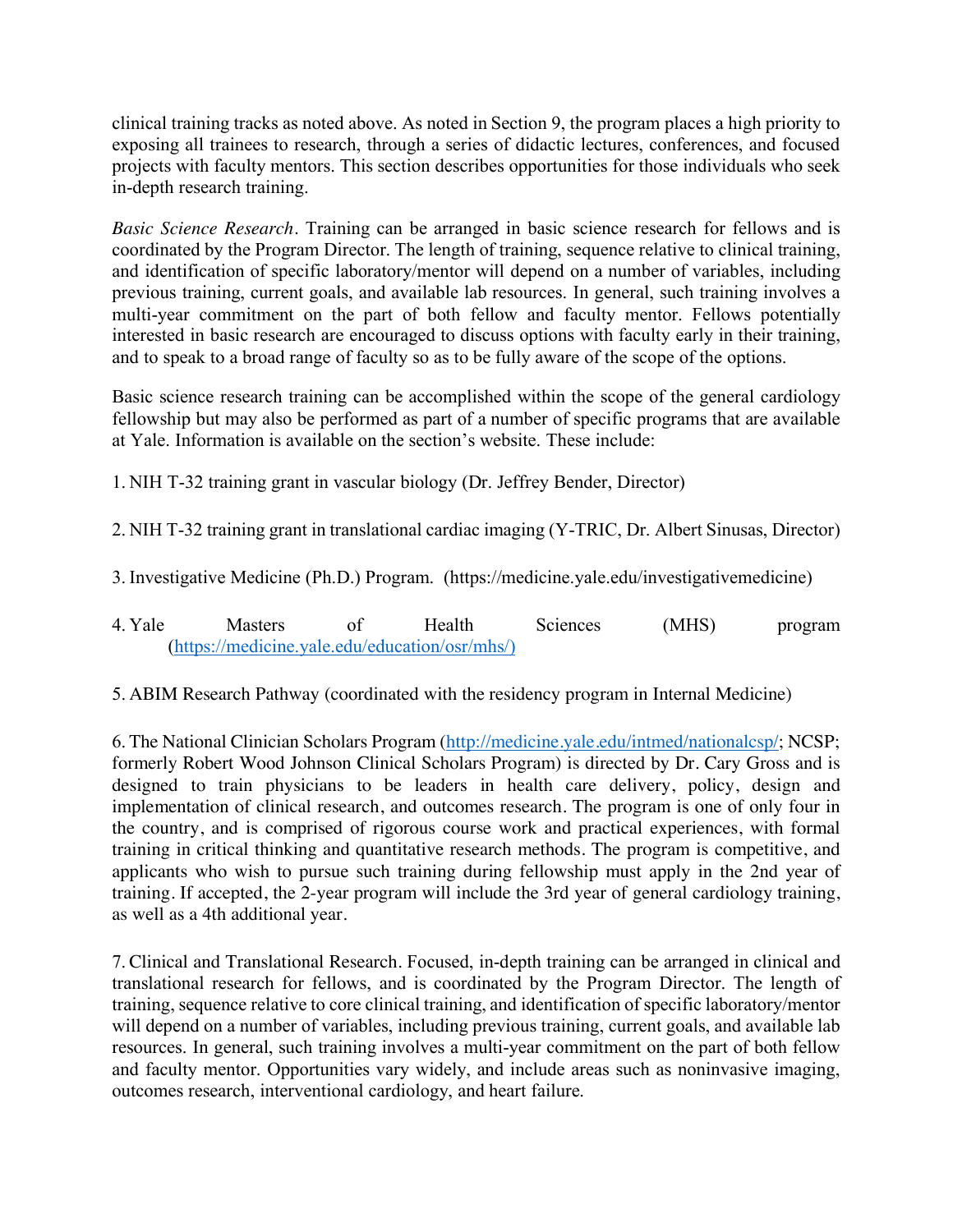## **11. EVALUATION PROCESS**

### **11.A. Trainee evaluations**

The Cardiology trainee's clinical and technical competence is observed on a daily basis by the cardiology faculty, assessed in detail and documented in the trainee's record. Specifically, the trainee's knowledge base in cardiovascular diseases, skills in history taking and physical examination, clinical judgment, clinical management and consultation are assessed. In addition, the technical proficiency with respect to specialized cardiac procedures is documented. Finally, communication skills, humanistic qualities, professional attitudes and behavior, and commitment to scholarship are evaluated. A standardized trainee evaluation form issued by the American Board of Internal Medicine is completed by the supervising faculty member each month through the MedHub system.

### **11.B. Feedback**

The trainees receive feedback at the end of each rotation. In addition, twice a year, the Program Director or Associate Program Director meet with each trainee to provide feedback on their performance with counseling and, when necessary, remedial assignments. Prior to meeting the the PD/APD, fellows perform self-evaluations in MedHub for self-directed improvement. Fellows document their cardiovascular procedures in log books through MedHub on a twice yearly basis which are submitted to the Program Director for evaluation and future credentialing.

## **11.C. Advancement**

Yearly advancement in the fellowship program is dependent upon successful completion of each year of training. The Clinical Competency Committee is responsible for assessing each fellow's performance, and ultimately recommending to the PD whether advancement is appropriate. Decisions are based on evaluations, direct observation, and feedback from faculty, peers, students, and other staff.

## **11.D. Training Summary**

The Program Director provides a detailed written evaluation of the clinical performance and academic accomplishments of each subspecialty trainee at the completion of the program in compliance with YNHH GME policies. Evaluations document the degree to which the fellow has acquired clinical competence and technical skills. This can be used to substantiate recommendations and judgments provided to hospital credentialing committees, certifying boards, licensing agencies, and other appropriate bodies. Fellows receive certification on the basis of satisfactory completion of their 3 years. In the event of adverse evaluation, trainees are offered the opportunity to address the judgment on their academic deficiencies or misconduct before an independent clinical competence committee outside the Section of Cardiovascular Medicine within the Department of Medicine.

## **11.E. Faculty Participation**

The Faculty of the Section of Cardiovascular Medicine is involved in every aspect of the fellowship training. The full time faculty includes over 40 members with expertise covering all of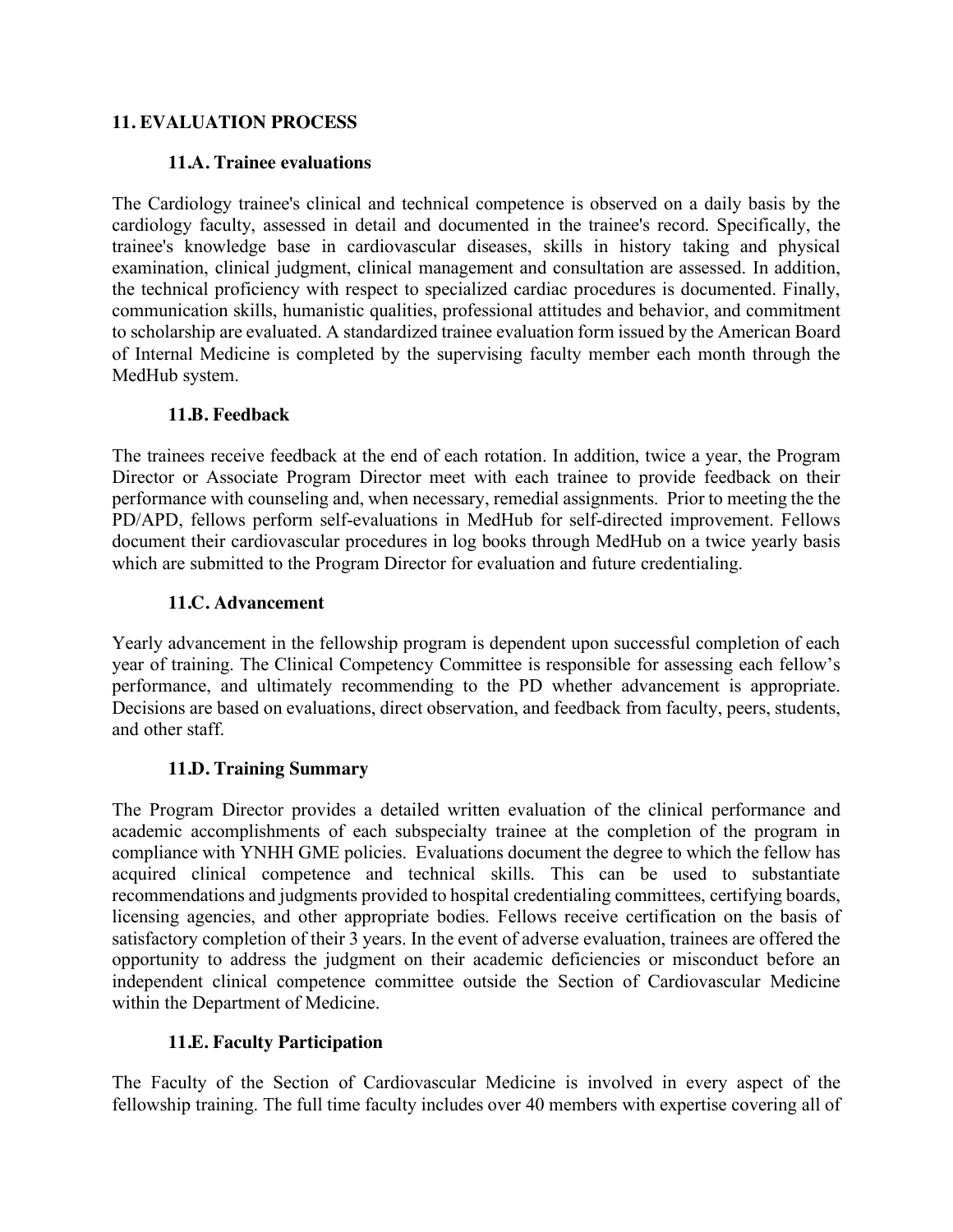the subspecialty areas of cardiology. Clinical evaluation, procedural skills, research and academic work is overseen by full time faculty members. The faculty provides not only didactic teaching and clinical supervision but also professional mentoring for trainees aspiring to careers in cardiovascular disease.

## **11.F. Procedure for Faculty Evaluations**

The trainees complete written evaluations of each faculty member supervising his/her activity during each rotation through the MedHub system. In addition, the Program Directors meet quarterly with the fellows to discuss their clinical experiences and to acquire feedback on their faculty supervision. The ABIM approved form for Faculty Evaluations is used (Appendix C).

# **12. FACILITIES AND EQUIPMENT**

The cardiology trainees participate in a night-float system during their first year, where they are excused from daytime clinical responsibilities and have dedicated call rooms. They have desk space within the Section of Cardiovascular Disease with a place for storage of their personal belongings, books and work space for written work. In addition, the trainees are provided with a library of current journals and textbooks as well as computer resources.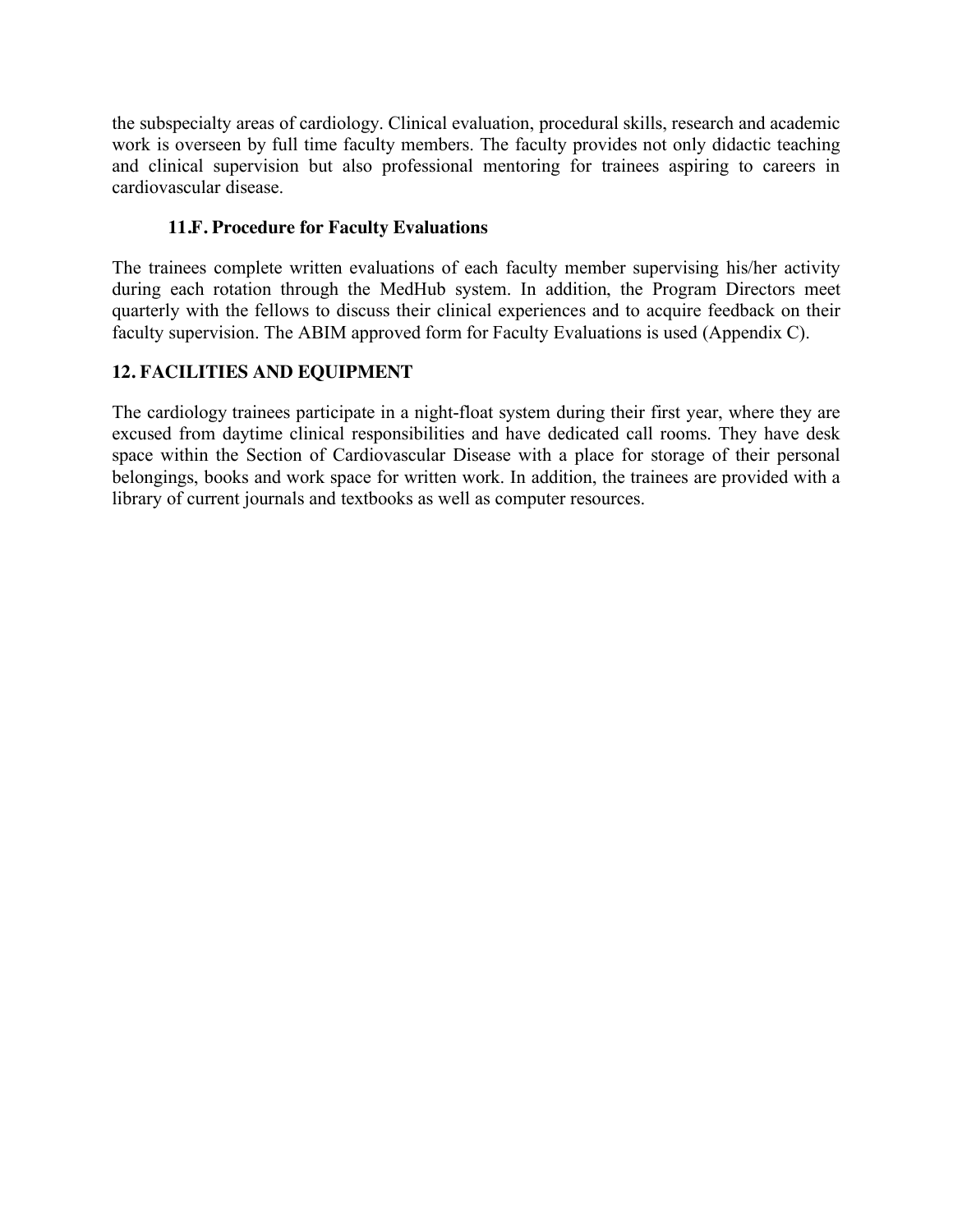### **Appendix A**. **Section Policies**

- A. Supervision of Fellows
- a. In all rotations, fellows are supervised by attending physician faculty. Lines of responsibility are delineated in the curriculum.
- b. Faculty schedules assign responsibility for supervision to specific faculty members, as well as on-call responsibilities, so as to provide fellows with appropriate supervision and consultation.
- c. Issues related to monitor resident fatigue and workload are addressed routinely at monthly faculty meetings and in more depth during periodic faculty educational retreats.
	- B. Duty Hours
- a. Duty hours for fellows in cardiovascular medicine include all clinical and academic activities, including time spent in-hospital during on-call periods.
- b. The program adheres to the limitations of an average 80-hour work week and 1 day in 7 free of educational and clinical responsibilities (averaged over a 4-week period).
- c. Fellows will document actual hours spent in-hospital during on-call periods, and submit a monthly report to the fellowship administration. Hours spent in-hospital apply towards the 80-hour work week standard, but not to the 24-hour continuous duty limit.
	- C. On-call Activities
- a. Call is taken from home for fellows in cardiovascular medicine, exclusive of night-float rotations. Nine fellows share primary call responsibilities over a year period. One fellow is on-call per night, resulting in an average on-call frequency of 1 day in 10.
- b. The program directors monitor frequency of call, actual time spent in hospital, and overall service demands of the on-call schedule. Program directors review this with each fellow every 6 months, and make adjustments to schedules when warranted.
	- D. Moonlighting Policy
- a. Cardiovascular fellows will not be permitted to moonlight within the institution (i.e. Yale-New Haven Hospital or VACT) unless approved by the Program Director.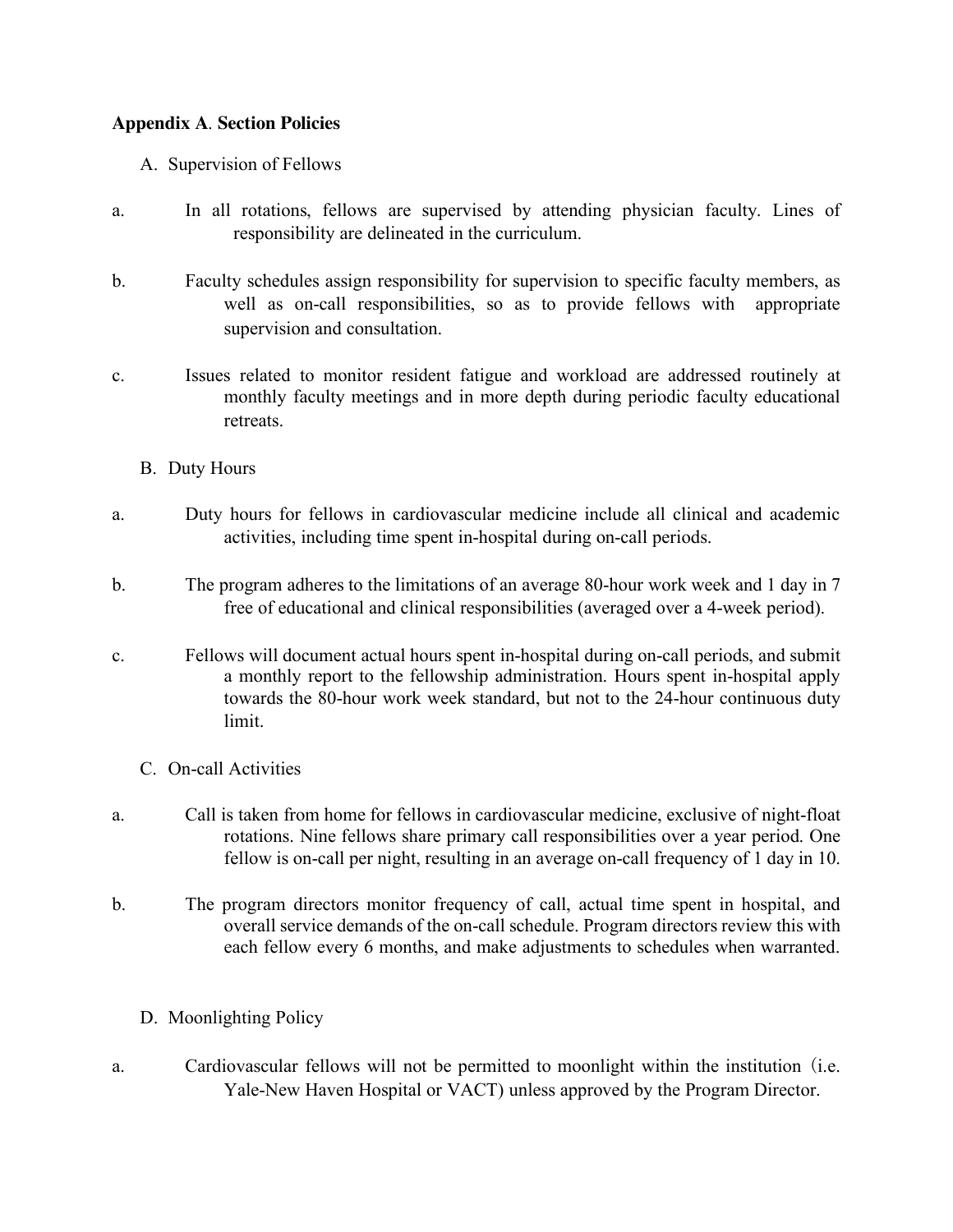- b. If program directors believe that external moonlighting is interfering with the ability of a resident to perform his/her duties (including conference attendance and/or work hours), or affects the overall performance in a negative fashion, the resident will be advised to stop moonlighting, and that failure to take corrective action will jeopardize their ability to successfully complete the program.
- c. Fellows on J-1 visas are NOT permitted to do any moonlighting.
- d. Moonlighting hours (both internal and external) are to be reported for duty hours submissions in MedHub
	- E. Oversight
- a. Oversight of the duty hours for cardiovascular fellows is provided by the program directors, in accordance with institutional policies.
- b. Attending faculty are responsible for providing back-up support for all fellows during normal duty and on-call hours.
	- F. University Policies
- a. The section adheres to all applicable university-wide policies that pertain to fellows. These include but are not restricted to policies on grievance procedures, maternity/family leave, behavior in the workplace, and professional credentialing.
- b. University policies are available through the Office of Graduate Medical Education (688-1449; Room TMP 236)